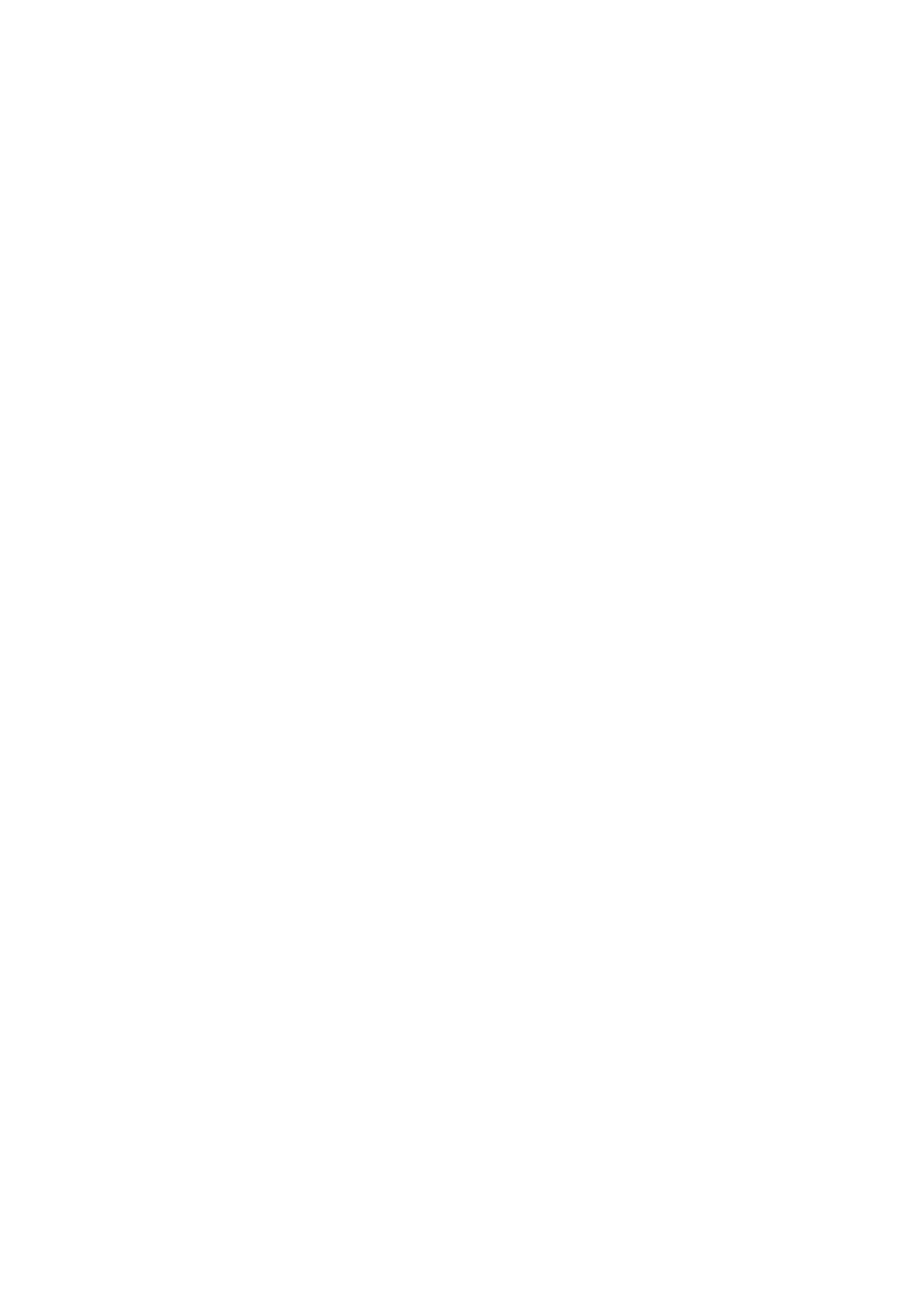situation when no derivation is found and, moreover, the sequence of formulae after proof-searching is empty (see Sections [3](#page-7-0) and [4\)](#page-14-0).

As follows from [\[41\]](#page-32-0) and [\[55\]](#page-33-0),  $\mathfrak{ND}_{\mathbf{K}_3}$  is sound and complete.

<span id="page-6-0"></span>To obtain a natural deduction system  $\mathfrak{N}\mathfrak{D}_{\mathbf{K}_3^{\circ}}$  for  $\mathbf{K}_3^{\circ}$  we need the following theorem.

THEOREM 1 (Tamminga [\[55\]](#page-33-0)). For all  $\phi, \psi, \chi \in \mathscr{L}^{\circ}$  we have:

$$
f_o(0,0) = \begin{cases} 0 & \text{iff } \neg \phi \land \neg \psi \models \neg (\phi \circ \psi) \\ 1 & \text{iff } \neg \phi \land \neg \psi, (\phi \circ \psi) \lor \neg (\phi \circ \psi) \models \chi \\ 1 & \text{iff } \neg \phi \land \neg \psi \models \phi \circ \psi \end{cases}
$$

$$
f_o(0,i) = \begin{cases} 0 & \text{iff } \neg \phi \models (\psi \lor \neg \psi) \lor \neg (\phi \circ \psi) \models \psi \lor \neg \psi \\ 1 & \text{iff } \neg \phi, (\phi \circ \psi) \lor \neg (\phi \circ \psi) \models \psi \lor \neg \psi \end{cases}
$$

$$
f_o(0,1) = \begin{cases} 0 & \text{iff } \neg \phi \land \psi \models (\psi \lor \neg \psi) \lor (\phi \circ \psi) \models \psi \\ 1 & \text{iff } \neg \phi \land \psi \models (\phi \lor \neg \psi) \lor (\phi \circ \psi) \models \chi \\ 1 & \text{iff } \neg \phi \land \psi \models \phi \circ \psi \end{cases}
$$

$$
f_o(i,0) = \begin{cases} 0 & \text{iff } \neg \psi \models (\phi \lor \neg \phi) \lor \neg (\phi \circ \psi) \models \phi \lor \neg \phi \\ 1 & \text{iff } \neg \psi, (\phi \circ \psi) \lor \neg (\phi \circ \psi) \models \phi \lor \neg \phi \end{cases}
$$

$$
f_o(i,i) = \begin{cases} 0 & \text{iff } \neg \psi \models (\phi \lor \neg \phi) \lor (\phi \circ \psi) \models \phi \lor \neg \phi \\ 1 & \text{iff } \neg \psi \models (\phi \lor \neg \phi) \lor (\phi \lor \neg \psi) \lor (\phi \circ \psi) \land \neg (\phi \circ \psi) \land \neg (\phi \circ \psi) \land \neg (\phi \circ \psi) \land \neg (\phi \circ \psi) \land \neg (\phi \circ \psi) \land \neg (\phi \circ \psi) \lor (\phi \lor \neg \psi) \lor (\phi \circ \psi) \land \neg (\phi \circ \psi) \land \neg (\phi \circ \psi) \lor (\phi \lor \neg \psi) \lor (\phi \circ \psi) \land \neg (\phi \circ \psi) \land \neg (\phi \circ \psi) \lor (\phi \circ \psi) \land \neg (\phi \circ \psi) \land \neg (\phi \circ \psi) \land \neg (\phi \
$$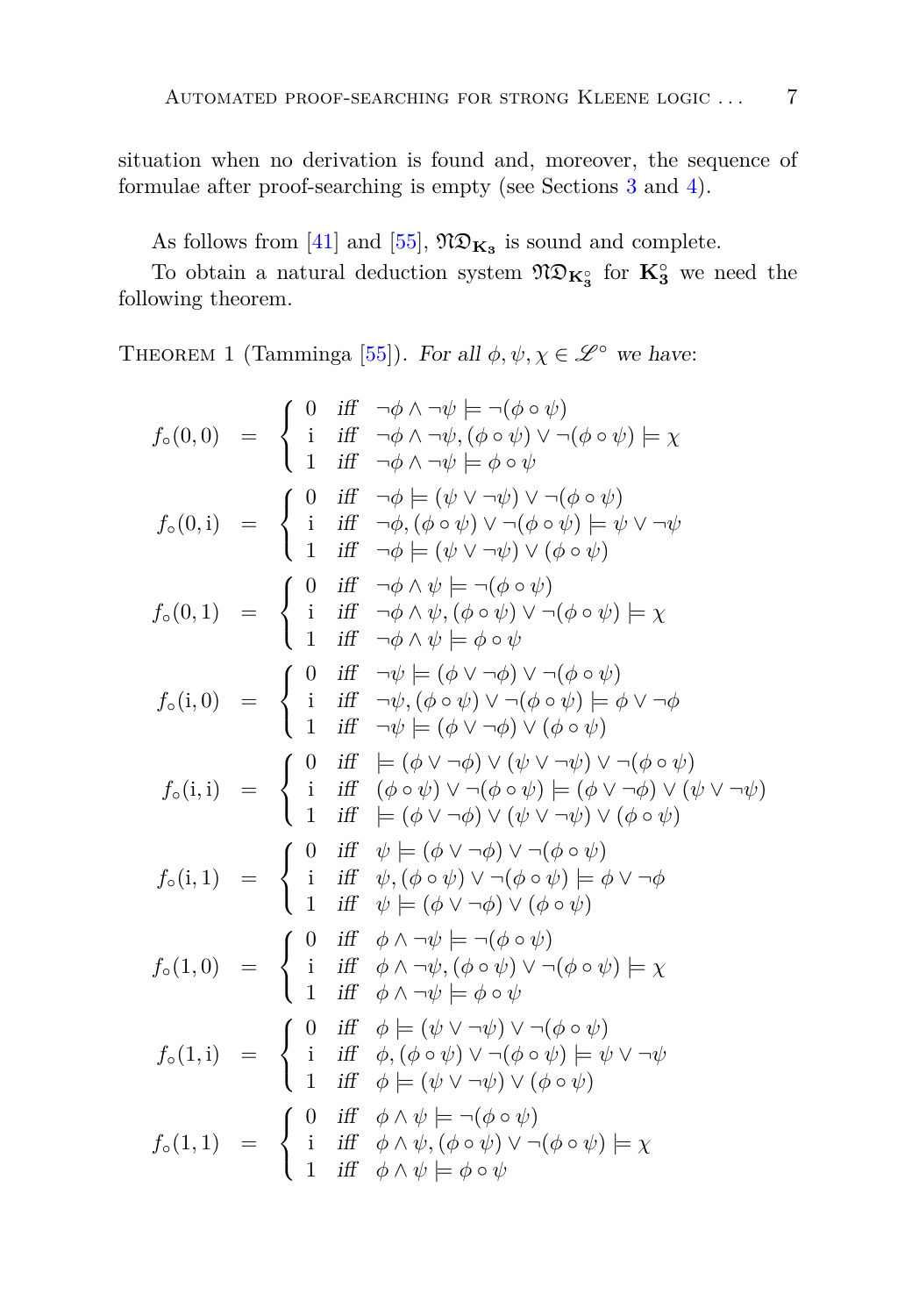The i-rules<sup>[5](#page-7-1)</sup> are considered to be elimination rules while the remaining ones are considered to be introduction rules.  $\mathfrak{N} \mathfrak{D}_{\mathbf{K}_3^{\circ}}$  is an extension of  $\mathfrak{N} \mathfrak{D}_{\mathbf{K}_3}$  by the inference rules which are introduced in Theorem [1.](#page-6-0) Note that each of  $\mathfrak{ND}_{\mathbf{K}_3}$ 's extensions has one, and only one, rule from each of the nine groups of the inference rules. As follows from [\[55\]](#page-33-0),  $\mathfrak{N} \mathfrak{D}_{\mathbf{K}_3^{\circ}}$  is sound and complete.

Let us introduce an example of a derivation of  $\neg p$  from  $\neg q$  and  $p \circ q$ in some  $\mathfrak{N}\mathfrak{D}_{\mathbf{K}_3^{\circ}}$  with  $R_\circ(i, 0, i)$  and  $R_\circ(1, 0, i)$ .<sup>[6](#page-7-2)</sup>

| (1) | ٦q                                      | assumption                 |
|-----|-----------------------------------------|----------------------------|
| (2) | $p \circ q$                             | assumption                 |
|     | (3) $(p \circ q) \vee \neg (p \circ q)$ | $(\forall I_1)$ : 2        |
|     | (4) $p \vee \neg p$                     | $R_0(i,0,i): 1, 3$         |
| (5) | $\boldsymbol{p}$                        | assumption                 |
|     | (6) $p \wedge \neg q$                   | $(\wedge I): 1, 5$         |
| (7) | $\neg p$                                | $R_{\circ}(1,0,i)$ : 6, 3  |
| (8) | $\neg p$                                | assumption                 |
| (9) | $\neg p$                                | $(VE): 4, 7, 8 [5-7], [8]$ |
|     |                                         |                            |

# $3.$  Proof search for  $\mathfrak{ND}_{\mathbf{K}_3}$  and  $\mathfrak{ND}_{\mathbf{K}_3^{\circ}}$

<span id="page-7-0"></span>As far as we know, there is no published work concerning natural deduction proof search for  $K_3$ . Here we adapt an algorithm for searching for natural deduction proofs in a variety of logics  $[9, 10]$  $[9, 10]$ .

Note that proof-searching is always carried out in a particular system. In searching for a proof, there are internal states of the algorithm: *list*−*proof* and *list*−*goals*. *List*−*proof* is a name of a (possibly empty) sequence of formulae (some of them being highlighted as discarded, following the 2nd clause of Definition [3\)](#page-5-0), and *list*−*goals* is a name of a nonempty sequence of goals, i.e. formulae we want to prove.[7](#page-7-3) The result

<span id="page-7-1"></span><sup>&</sup>lt;sup>5</sup> By an *x-rule* we mean an ∘-rule with  $v(\phi \circ \psi) = x$ .  $R_0(0,0,1)$  is an example of an i-rule.

<span id="page-7-2"></span><sup>6</sup> Note that we obtain  $R_{\circ}(i, 0, i)$  and  $R_{\circ}(1, 0, i)$  from  $f_{\circ}(i, 0) = i$  and  $f_{\circ}(1, 0) = i$ , respectively.

<span id="page-7-3"></span><sup>7</sup> As the reader will soon find out, the emptiness of *list*−*proof* is a specific feature of proof-searching for **K3**. A counterexample is extracted even from empty *list*−*proof*.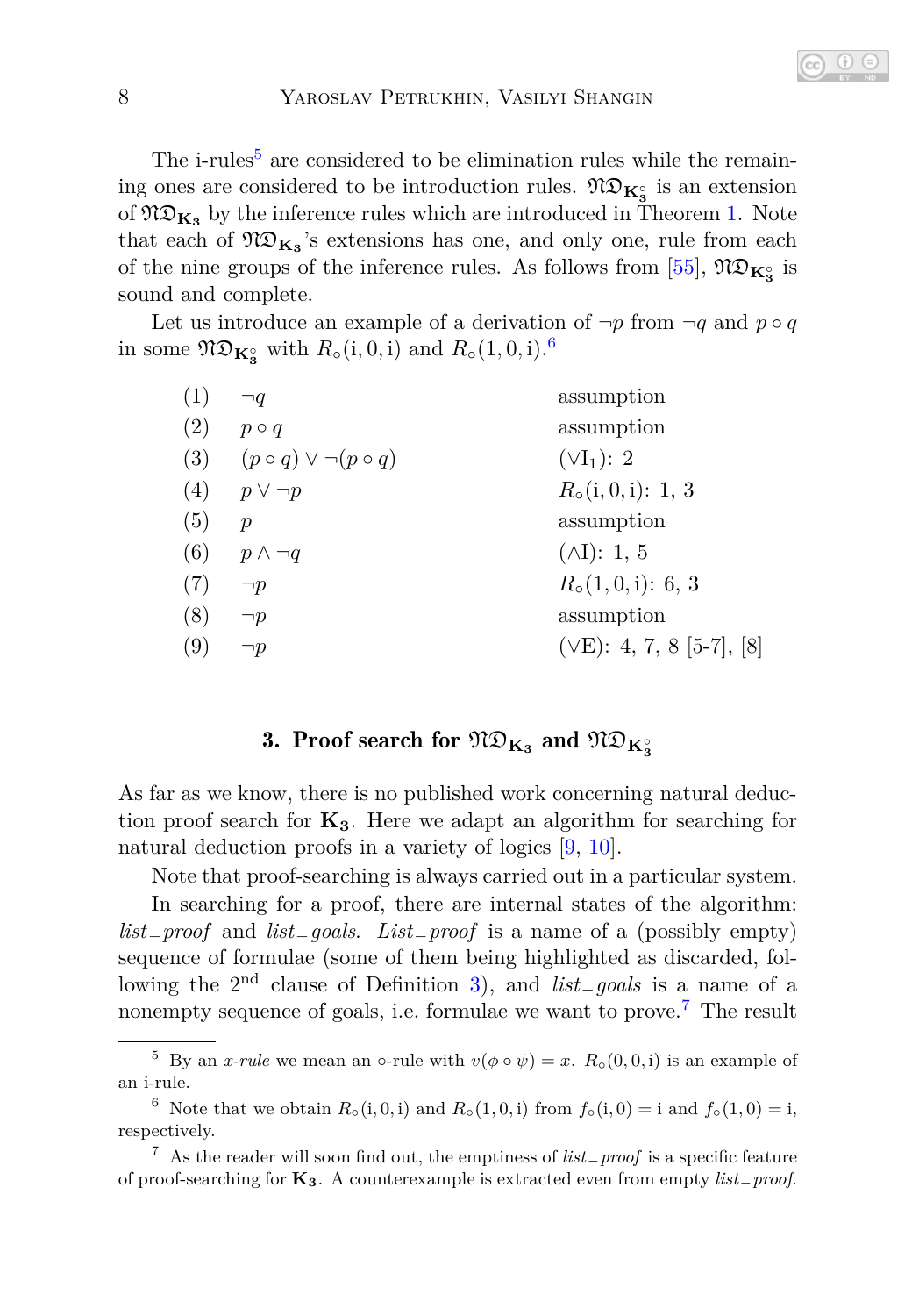of proof-searching may be a proof or a counterexample. Below we describe in detail all the procedures to define an *algo*−*derivation* for ND**K<sup>3</sup>** and  $\mathfrak{ND}_{\mathbf{K}_3^{\circ}}$  (abbreviated through the paper as  $\mathfrak{ALO}_{\mathbf{K}_3}$  and  $\mathfrak{ALO}_{\mathbf{K}_3^{\circ}}$ , respectively).

Given the task of finding an *algo*−*derivation* of *α* from *Γ* in some  $\mathfrak{N} \mathfrak{D}_{\mathbf{K}_3^{\circ}}$ , with *Ω* and *Ξ* being its *list*<sub>−</sub>*proof* and *list*<sub>−</sub>*goals*, respectively, we will use the following notation. ' $\Omega \vdash \Xi$ ' is to mean that at the current state of proof-searching *Ω* denotes *list*−*proof* and *Ξ* denotes *list*−*goals*. If we want to highlight that a formula  $\psi$  is a member of  $\Omega$  / a goal  $\psi$  is a member of *Ξ* we write ' $\Omega_1, \psi, \Omega_2 \vdash \Xi$ ' / ' $\Omega \vdash \Xi_1, \psi, \Xi_2$ '. If we want to highlight that a goal  $\psi$  is the last member of  $\Xi$  we write ' $\Omega \vdash \Xi_1, \psi$ '.

DEFINITION 4. We say *current*<sub>−</sub>*goal*  $\psi$  is reached iff (1)  $\Omega_1, \psi, \Omega_2 \vdash \Xi, \psi$ or (2)  $\Omega_1, \omega, \Omega_2, \neg \omega, \Omega_3 \vdash \Xi, \psi$ .

*Current*<sub>−</sub>*goal*  $\psi$  is reached in the following situations: (1)  $\psi$  is in *list*<sub>−</sub> *goals* and *list*−*proof* ; (2) some formula and its negation are in *list*−*proof*. In the case of (2)  $current_{q}$ *oal*  $\psi$  is reached via (EFQ).

DEFINITION 5. We say ' $\Omega \vdash \Xi$ ' leads to ' $\Omega_1 \vdash \Xi_1$ ', if an algorithm takes ' $Q \vdash \Xi$ ' as an input and outputs with ' $Q_1 \vdash \Xi_1$ '. This definition captures the idea that at some point during a proof search the current state is ' $Q$  ⊢ *Ξ*' and some time later it is ' $Q_1$  ⊢ *Ξ*<sub>1</sub>'.

PROCEDURE 1 (Pr1). Pr1 governs the applicability of the elimination rules. Pr1 marks both its premise(s) and a conclusion to prevent the reapplicability of the same elimination rule to the same formula. On the other hand, reapplicability of the same elimination rule to the same formula becomes possible, if the conclusion of the previous application of the elimination rule is discarded from *list*−*proof*.

PROCEDURE 2 (Pr2). Pr2 governs the reachability of *current*<sub>−</sub>*qoal*. Pr2 subsequently checks whether *list*−*proof* has *current*−*goal* as a nondiscarded formula and (if not) checks whether *list*−*proof* has some for-mula and its negation, both being non-discarded.<sup>[8](#page-8-0)</sup> Pr2 deletes a reached goal from *list*−*goals* and sets an element in *list*−*goals* preceding it, if existent, as *current*−*goal*.

Procedure 3 (Pr3). Pr3 governs the updatabilty of both *list*−*proof* and *list*<sup>−</sup> *goals* when Pr1 fails and *current*−*goal* isn't reached. The purpose of Pr3 is to find new goals, if needed. Pr3 consists of Pr3.1 and

<span id="page-8-0"></span> $^8\,$  Let us recall that the notion of a discarded formula is defined in the  $2^{\rm nd}$  clause of Definition [3.](#page-5-0)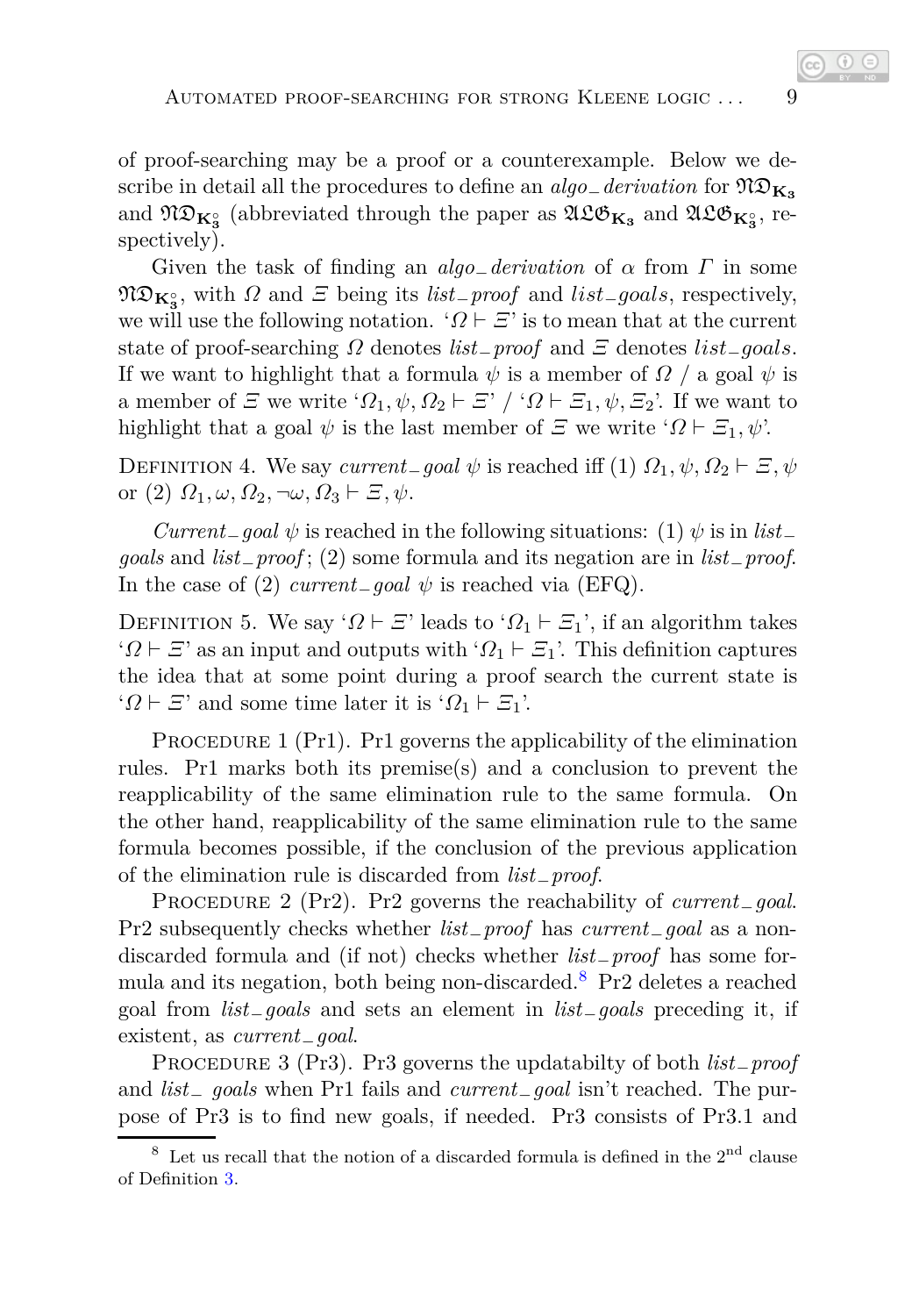Pr3.2. Pr3.1 governs updatabilty of *list*−*goals* and Pr3.2 governs the updatabilty of *list*−*proof*.

Procedure 3.1 (Pr3.1). Pr3.1 governs *current*−*goal* depending on its type. Below Pr3.1.1–Pr3.1.7 provide a description in detail. If *current*−*goal* isn't reached, then *current*−*goal* is updated and *list*−*proof* is updated. Note that we do nothing, if *current*−*goal* is a literal.[9](#page-9-0)

Pr3.1.1. If  $\Omega \vdash \Xi$ ,  $\phi \land \psi$  and  $\phi \land \psi$  isn't a member of  $\Omega$ , then  $\Omega \vdash \Xi$ ,  $\phi \land \psi$ ,  $\phi$  and afterwards  $\Omega$ ,  $\phi \vdash \Xi$ ,  $\phi \land \psi$ ,  $\psi$  (a proof of a conjunctive goal is searched via searching for proofs of its conjuncts starting from the left one).

Pr3.1.2. If  $\Omega \vdash \Xi$ ,  $\phi \vee \psi$  and  $\phi \vee \psi$  isn't a member of  $\Omega$ , then  $\Omega \vdash \Xi$ ,  $\phi \lor \psi$ ,  $\phi$  or  $\Omega \vdash \Xi$ ,  $\phi \lor \psi$ ,  $\psi$  (a proof of a disjunctive goal is searched via searching for proofs of its disjuncts starting from the left one).<sup>[10](#page-9-1)</sup>

Pr3.1.3. If  $\Omega \vdash \Xi$ ,  $\neg(\phi \land \psi)$  and  $\neg(\phi \land \psi)$  isn't a member of  $\Omega$ , then *Ω* **⊢** *Ξ*,  $\neg$ ( $\phi \land \psi$ ),  $\neg \phi \lor \neg \psi$  (proof-searching for  $\neg \phi \lor \neg \psi$  guides us to proof-searching for  $\neg(\phi \land \psi)$ .

Pr3.1.4. If  $\Omega \vdash \Xi$ ,  $\neg(\phi \lor \psi)$  and  $\neg(\phi \lor \psi)$  isn't a member of  $\Omega$ , then *Ω*  $\vdash$  *Ξ*, ¬(*φ* ∨ *ψ*), ¬*φ* ∧ ¬*ψ* (proof-searching for ¬*φ* ∧ ¬*ψ* guides us to proof-searching for  $\neg(\phi \lor \psi)$ .

Pr3.1.5. If  $\Omega \vdash \Xi$ ,  $\neg\neg\phi$  and  $\neg\neg\phi$  isn't a member of  $\Omega$ , then  $\Omega \vdash$ *Ξ*, ¬¬*φ*, *ϕ* (proof-searching for *ϕ* guides us to proof-searching for ¬¬*ϕ*).

Pr3.1.6-Pr.3.1.7 govern the cases with  $\phi \circ \psi$  or  $\neg(\phi \circ \psi)$  being *current*−*goal*. The way we treat them depends solely on ◦-rules the particular system has.

The general idea is that only the 1-rules of the system in question (if any) are responsible for searching for  $current_{q}$  *qoal*  $\phi \circ \psi$  and only the

<span id="page-9-1"></span><span id="page-9-0"></span> $9\,$  A literal is standardly defined to be a propositional variable or its negation.

 $10$  Note that the difference between Pr3.1.1 and Pr3.1.2. In the former procedure, the left conjunct is reached if and only if we start out searching for the right one. In the latter procedure, the left disjunct is reached if and only if we *don't* start out searching for the right one. In more detail, if the left disjunct is reached, then we don't start out searching for the right one because a disjunctive goal is reachable via  $(\forall I_1)$ . Conversely, if we don't start out searching for the right disjunct, then it means we have already reached the left one and, therefore, a disjunctive goal is reached via  $(\forall I_1)$ . Additionally, in the case of Pr3.1.2 we delete all the formulae and goals to have been added to an algo-derivation while searching for the left disjunct. It should be noted that 'deleted' means something considerably different than 'discarded'. For example, discarded formulae are one of the essential parts of a derivation while, having been one of the essential parts of proof-searching, deleted formulae are not parts of a derivation at all.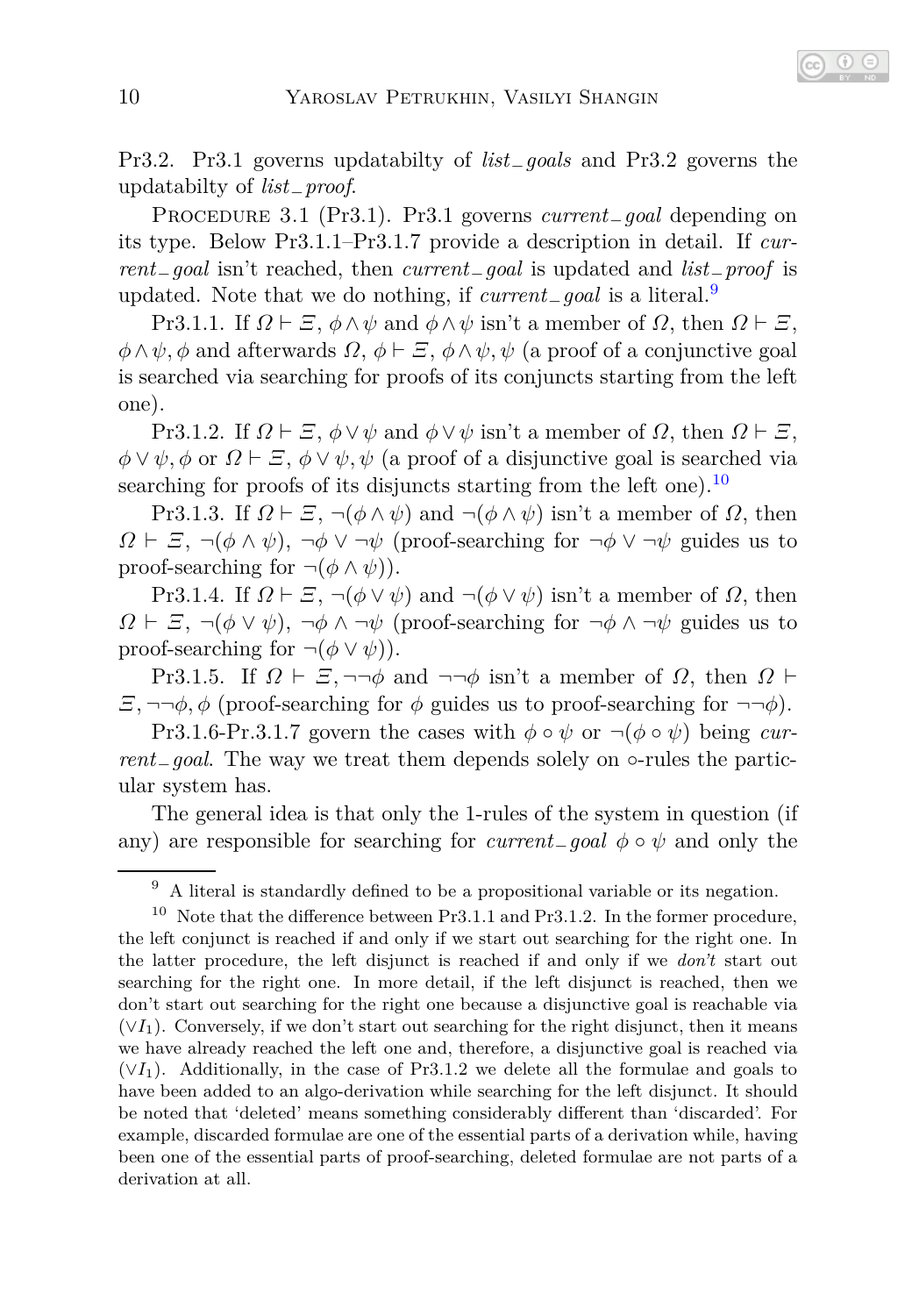0-rules of the system in question (if any) are responsible for searching for *current*<sub>−</sub>*goal*  $\neg$ ( $\phi \circ \psi$ ). For the considerations concerning the 0-rules are similar to the ones concerning the 1-rules we confine ourselves to the 1-rules.

Among the 1-rules, the easiest rule to apply is  $R_{\circ}(i, i, 1)$ : it has no premises. If it is in the system and *current*<sub>−</sub>*goal* is  $\phi \circ \psi$ , then  $(\phi \lor \neg \phi) \lor$  $(\psi \vee \neg \psi) \vee (\phi \circ \psi)$  is in *list*<sub>−</sub>*proof*.<sup>[11](#page-10-0)</sup> This formula in *list*<sub>−</sub>*proof* is helpful in searching for  $\phi \circ \psi$ .

Then it is easier to apply a 1-rule, if its premise is a conjunct of some conjunctive formula and not a conjunctive formula itself. Thus the next ones to apply are the rules  $R_0(0, i, 1), R_0(1, i, 1), R_0(i, 1, 1), R_0(i, 0, 1)$ .<sup>[12](#page-10-1)</sup> We consider  $R_{\circ}(0, i, 1)$ . The others are considered similarly. If  $R_{\circ}(0, i, 1)$ is in the system, *current*−*goal* is  $\phi \circ \psi$  and  $\neg \phi$  is in *list*−*proof*, then  $(\psi \vee \neg \psi) \vee (\phi \circ \psi)$  is in *list*<sub>−</sub>*proof*. This formula in *list*<sub>−</sub>*proof* is, again, helpful in searching for  $\phi \circ \psi$ .

The hardest 1-rules to apply are  $R_0(0,0,1)$ ,  $R_0(0,1,1)$ ,  $R_0(1,0,1)$ ,  $R_{\circ}(1, 1, 1)$  for their premises are conjunctive formulas. We consider  $R<sub>o</sub>(0,0,1)$ . The others are considered similarly. If  $R<sub>o</sub>(0,0,1)$  is in the system, *current*<sub>−</sub>*goal* is  $\phi \circ \psi$  and  $\neg \phi \land \neg \psi$  is in *list*<sub>−</sub>*proof*, then  $\phi \circ \psi$  is readily reached. We thank one of the referees for the following generalisation for these procedures: "if a rule *R* is in the system, *current*−*goal* is  $\phi \circ \psi$  and all formulas from the left-hand side of  $\models$  in *R* occur in *list*−*proof*, then we also have everything that occurs on the right-hand side of  $\models$  in *R* in *list*<sub>−</sub>*proof*". We, however, strongly believe that a more detailed description makes understanding easier.

So, this is the fixed order in applying the 1-rules in searching for *current*−*goal φ* ◦ *ψ*. [13](#page-10-2) We try to saturate *list*−*proof* with (negations) of subformulae of  $\phi \circ \psi$ .

Pr3.1.6.1. If  $\Omega \vdash \Xi$ ,  $\phi \circ \psi$  and  $\phi \circ \psi$  isn't a member of  $\Omega$ , then  $\Omega$ ,  $(\phi \vee \neg \phi) \vee (\psi \vee \neg \psi) \vee (\phi \circ \psi) \vdash \Xi$ ,  $\phi \circ \psi$  (a proof of  $\phi \circ \psi$  is searched for via searching for the applicability of the rule  $R_0(i, i, 1)$ .

Pr3.1.6.2. If  $\Omega \vdash \Xi$ ,  $\phi \circ \psi$  and  $\phi \circ \psi$  isn't a member of  $\Omega$ , then  $\Omega \vdash \Xi$ , *φ* ◦ *ψ*, (*ψ* ∨ ¬*ψ*) ∨ (*φ* ◦ *ψ*), ¬*φ* or *Ω* ⊢ *Ξ*, *φ* ◦ *ψ*, (*φ* ∨ ¬*φ*) ∨ (*φ* ◦ *ψ*), ¬*ψ* or

<span id="page-10-1"></span><span id="page-10-0"></span><sup>&</sup>lt;sup>11</sup> Note that *current*<sub>−</sub>*goal* determines applicability of  $R_0(i, i, 1)$ .

<sup>12</sup> The order of their application is arbitrary. The algorithm just scans *list*−*proof* for all the possible applications of these rules in the same way as it scans for all occurrences of conjunctive formulae in order to apply  $(\wedge E_1)$  and  $(\wedge E_2)$ .

<span id="page-10-2"></span> $13$  This order, of course, isn't necessary.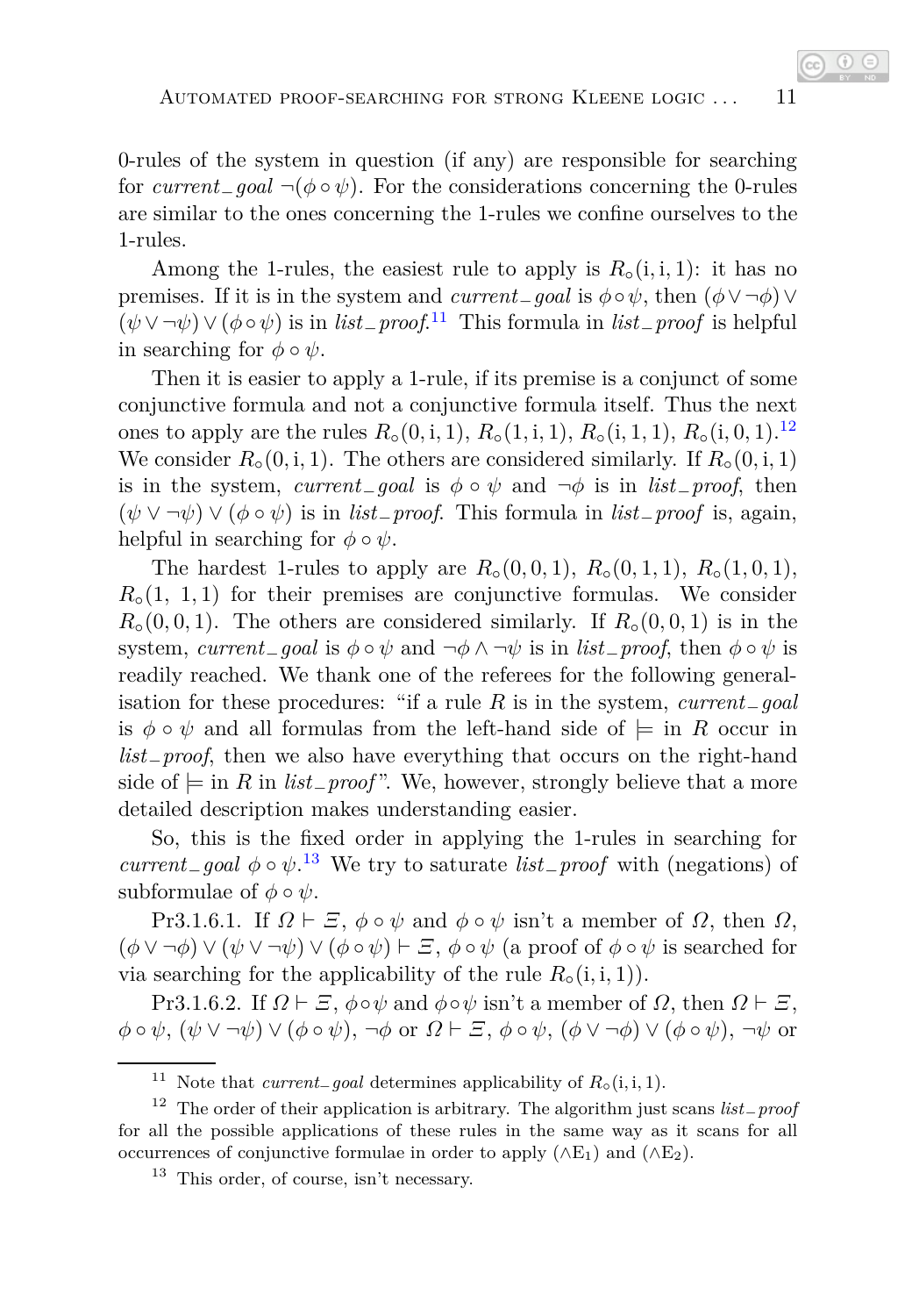$\Omega \vdash \Xi$ ,  $\phi \circ \psi$ ,  $(\phi \vee \neg \phi) \vee (\phi \circ \psi)$ ,  $\psi$  or  $\Omega \vdash \Xi$ ,  $\phi \circ \psi$ ,  $(\psi \vee \neg \psi) \vee (\phi \circ \psi)$ ,  $\phi$  (a proof of  $\phi \circ \psi$  is searched for via searching for the applicability of one of the rules *R*◦(0*,* i*,* 1), *R*◦(i*,* 0*,* 1), *R*◦(i*,* 1*,* 1), *R*◦(1*,* i*,* 1)).[14](#page-11-0)

Pr3.1.6.3. If  $\Omega \vdash \Xi$ ,  $\phi \circ \psi$  and  $\phi \circ \psi$  isn't a member of  $\Omega$ , then  $\Omega \vdash \Xi$ , *φ*◦*ψ*, ¬*φ*∧¬*ψ* or *Ω* ⊢ *Ξ*, *φ*◦*ψ*, ¬*φ*∧*ψ* or *Ω* ⊢ *Ξ*, *φ*◦*ψ*, ¬*φ*∧¬*ψ* or *Ω* ⊢ *Ξ*,  $\phi \circ \psi$ ,  $\phi \wedge \neg \psi$  or  $\Omega \vdash \Xi$ ,  $\phi \circ \psi$ ,  $\phi \wedge \psi$  (a proof of  $\phi \circ \psi$  is searched for via searching for the applicability of one of the rules  $R<sub>o</sub>(0,0,1), R<sub>o</sub>(0,1,1),$  $R_0(1,0,1), R_0(1,1,1).$ <sup>[15](#page-11-1)</sup>

Pr3.1.7.1. If  $\Omega \vdash \Xi$ ,  $\neg(\phi \circ \psi)$  and  $\neg(\phi \circ \psi)$  isn't a member of  $\Omega$ , then *Ω*,  $(φ ∨ ¬φ) ∨ (ψ ∨ ¬ψ) ∨ ¬(φ ∘ ψ) ⊢ ∃, ¬(φ ∘ ψ)$  (a proof of  $¬(φ ∘ ψ)$  is searched for via searching for the applicability of the rule  $R<sub>o</sub>(i, i, 0)$ .

Pr3.1.7.2. If  $\Omega \vdash \Xi$ ,  $\neg(\phi \circ \psi)$  and  $\neg(\phi \circ \psi)$  isn't a member of  $\Omega$ , then  $\Omega \vdash \Xi, \neg(\phi \circ \psi), (\psi \lor \neg \psi) \lor \neg(\phi \circ \psi), \neg \phi \text{ or } \Omega \vdash \Xi, \neg(\phi \circ \psi),$ (*φ* ∨ ¬*φ*) ∨ ¬(*φ* ◦ *ψ*), ¬*ψ* or *Ω* ⊢ *Ξ*, ¬(*φ* ◦ *ψ*), (*φ* ∨ ¬*φ*) ∨ ¬(*φ* ◦ *ψ*), *φ* or *Ω* ⊢ *Ξ*, ¬(*φ* ◦ *ψ*), (*ψ* ∨ ¬*ψ*) ∨ ¬(*φ* ◦ *ψ*), *φ* (a proof of ¬(*φ* ◦ *ψ*) is searched via searching for applicability one of the rules  $R<sub>o</sub>(0, i, 0)$ ,  $R_{\circ}(i, 0, 0), R_{\circ}(i, 1, 0), R_{\circ}(1, i, 0)).$ <sup>[16](#page-11-2)</sup>

Pr3.1.7.3. If  $\Omega \vdash \Xi$ ,  $\neg$ ( $\phi \circ \psi$ ) and  $\neg$ ( $\phi \circ \psi$ ) isn't a member of  $\Omega$ , then *Ω* ⊢ *Ξ*, ¬( $\phi \circ \psi$ ), ¬ $\phi \land \neg \psi$  or *Ω* ⊢ *Ξ*, ¬( $\phi \circ \psi$ ), ¬ $\phi \land \psi$  or *Ω* ⊢ *Ξ*, ¬( $\phi \circ \psi$ ), ¬*φ* ∧*ψ* or *Ω* ⊢ *Ξ*, ¬(*φ* ◦ *ψ*), *φ* ∧ ¬*ψ* or *Ω* ⊢ *Ξ*, ¬(*φ* ◦ *ψ*), *φ* ∧ *ψ* (a proof of  $\neg$ ( $\phi \circ \psi$ ) is searched for via searching for the applicability of one of the rules  $R_0(0,0,0)$ ,  $R_0(0,1,0)$ ,  $R_0(1,0,0)$ ,  $R_0(1,1,0)$ .<sup>[17](#page-11-3)</sup>

Procedure 3.2. Pr3.2 governs *current*−*goal* depending on the type of formulae in *list*−*proof*. Below Pr3.2.1-Pr3.2.2 provide a detailed description. As in Pr1, Pr3.2 prevents reapplicability with marks. First, Pr3.2 doesn't apply to the formulae which are marked by Pr1. Second, Pr3.2 marks the reapplicability of the same rule to the same formula. However, it allows the applicability of two (three etc.) rules to the same formula. On the other hand, the reapplicability of Pr3.2 to the same formula becomes possible, if the result of its application is discarded from *list*−*proof*.

<sup>&</sup>lt;sup>14</sup> Pr3.1.6.2 is performed after Pr3.1.6.1 only. Note that proof-searching is performed with deleting formulae which have appeared in *list*−*proof* and *list*−*goals* via Pr3.1.6.1. (This is the same way we deal with a disjunctive formula in Pr3.1.2.)

<span id="page-11-0"></span> $15$  Pr3.1.6.3 is performed after Pr3.1.6.2 only.

<span id="page-11-1"></span> $16$  Pr3.1.7.2 is performed after Pr3.1.7.1 only.

<span id="page-11-3"></span><span id="page-11-2"></span> $17$  Pr3.1.7.3 is performed after Pr3.1.7.2 only.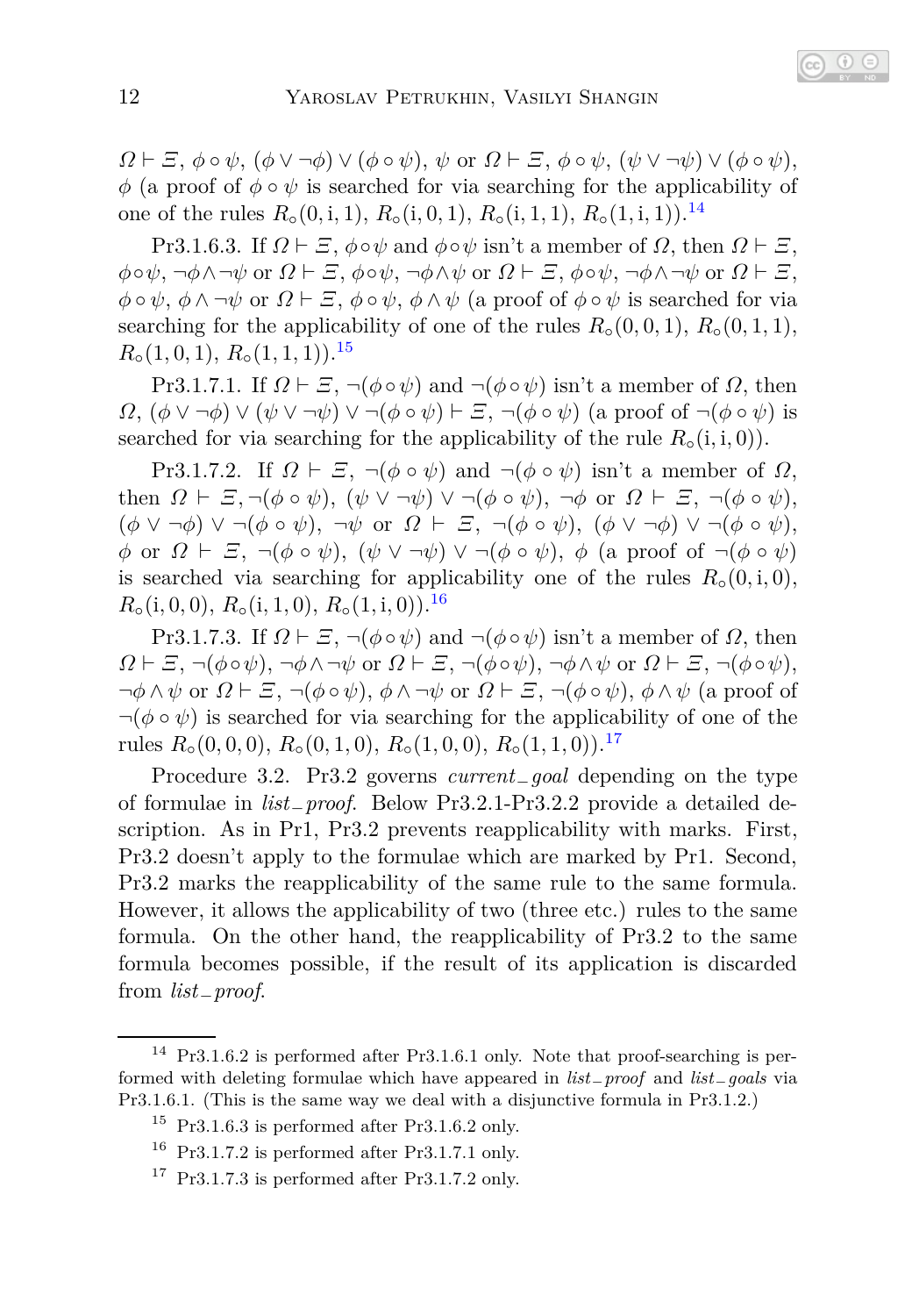Pr3.2.1. If  $\Omega_1, \phi \lor \psi, \Omega_2 \vdash \Xi, \chi$ , then  $\Omega_1, \phi \lor \psi, \Omega_2, \phi \vdash \Xi, \chi, \chi$  and afterwards  $\Omega_1, \phi \lor \psi, \Omega_2, \chi, \psi \vdash \Xi, \chi, \chi$  and afterwards  $\Omega_1, \phi \lor \psi, \Omega_2, \chi \vdash \Xi$ (if an unmarked formula  $\phi \lor \psi$  is in *list*<sub>−</sub>*proof* and *current*<sub>−</sub>*goal*  $\chi$  isn't reached, then *list*−*proof* and *list*−*goals* are updated with an assumption  $\phi$  and new *current*−*goal*  $\chi$ , respectively; if  $\chi$  is reached, then an assumption  $\phi$  is discarded, an assumption  $\psi$  is added, *current*<sub>−</sub>*goal*  $\chi$  is deleted and new *current* $\mathcal{L}$  *goal*  $\chi$  is set; if  $\chi$  is reached with an assumption  $\psi$  this time, then an assumption  $\psi$  is discarded, ( $\forall$ E) is applied, both goals  $\chi$ ,  $\chi$ are deleted and the preceding goal is set as *current*−*goal*).[18](#page-12-0)

The general idea is to use  $\phi \circ \psi$  and  $\neg(\phi \circ \psi)$  from *list*<sub>−</sub>*proof* in order to reach *current*−*goal*. Here the i-rules come into play. As in the case of the 1-rules and the 0-rules in Pr3.1, the i-rules are ordered by the ease of applicability. Since the considerations concerning *φ* ◦ *ψ* from *list*−*proof* are similar to the ones concerning  $\neg(\phi \circ \psi)$  from *list*<sub>−</sub>*proof* we confine ourselves to *φ* ◦ *ψ* from *list*−*proof*.

Among the i-rules, the easiest rule to apply is  $R<sub>o</sub>(i, i, i)$ : it has one premise. If it is in the system and  $\phi \circ \psi$  is in *list*<sub>−</sub>*proof*, then *list*<sub>−</sub>*goals* updates with the following goals:  $(\phi \lor \neg \phi) \lor (\psi \lor \neg \psi)$ ,  $(\phi \circ \psi) \lor \neg (\phi \circ \psi)$ . For  $(\phi \circ \psi) \vee \neg(\phi \circ \psi)$  is readily reached via Pr3.1.2,  $(\phi \vee \neg \phi) \vee (\psi \vee \neg \psi)$ is readily reached too. This formula in *list*−*proof* is helpful in searching for any *current*−*goal*.

Then it is easier to apply an i-rule, if one of its two premises is a conjunct of some conjunctive formula and not the conjunctive formula itself. Thus the next ones to apply are the rules  $R_\circ(0, i, i)$ ,  $R_\circ(1, i, i)$ ,  $R_{\circ}(i,1,i), R_{\circ}(i,0,i)$ . We consider  $R_{\circ}(0,i,i)$ . The others are considered similarly. If  $R_{\circ}(0, i, i)$  is in the system and  $\phi \circ \psi$  is in *list*<sub>−</sub>*proof*, then *list*<sub>−</sub>*goals* updates with the following goals:  $\psi \lor \neg \psi$ ,  $\neg \phi$ ,  $(\phi \circ \psi) \lor \neg (\phi \circ \psi)$ *ψ*). For  $(φ ∘ ψ) ∨ ¬(φ ∘ ψ)$  is readily reached via Pr3.1.2,  $¬φ$  becomes *current*−*goal*. This goal is helpful in searching for the preceding goal.

The hardest i-rules to apply are  $R_{\circ}(0,0,1), R_{\circ}(0,1,1), R_{\circ}(1,0,1),$  $R_{\rm o}(1,1,i)$  for they have some conjunctive formulas as one of their premises. We consider  $R_{\circ}(0,0,i)$ . The others are considered similarly. If  $R_{\circ}(0,0,1)$  is in the system and  $\phi \circ \psi$  is in *list*<sub>−</sub>*proof*, then *list*<sub>−</sub>*goals* updates with the following goals:  $\neg \phi \land \neg \psi$ ,  $(\phi \circ \psi) \lor \neg (\phi \circ \psi)$ . For  $(\phi \circ \psi) \vee \neg (\phi \circ \psi)$  is readily reached via Pr3.1.2,  $\neg \phi \wedge \neg \psi$  becomes *current*−*goal*. This goal is helpful in searching for the preceding goal.

<span id="page-12-0"></span><sup>18</sup> Note that despite new *current*−*goal* being the same formula as the preceding goal, these goals aren't the same goal in *list*−*goals*.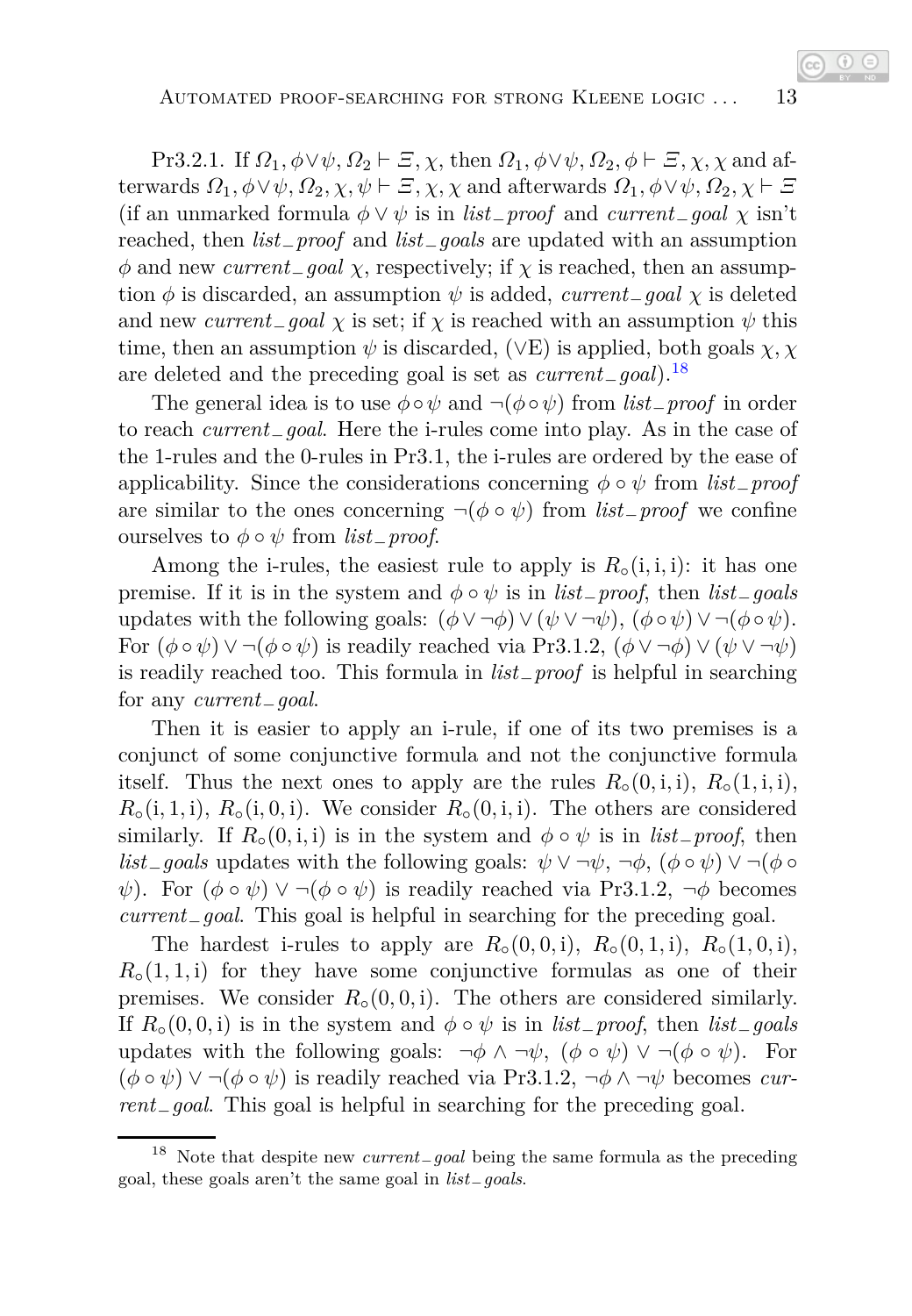In what follows,  $\varpi$  denotes  $\phi \circ \psi$  or  $\neg(\phi \circ \psi)$ .

Pr3.2.2.1. If  $\Omega_1, \varpi, \Omega_2 \vdash \varXi$ ,  $\chi$ , then  $\Omega_1, \varpi, \Omega_2 \vdash \varXi$ ,  $\chi$ ,  $(\phi \vee \neg \phi) \vee$  $(\psi \vee \neg \psi), (\phi \circ \psi) \vee \neg (\phi \circ \psi).$ 

Pr3.2.2.2. If  $\Omega_1, \varpi, \Omega_2 \vdash \varXi$ ,  $\chi$ , then  $\Omega_1, \varpi, \Omega_2 \vdash \varXi$ ,  $\chi$ ,  $\psi \vee \neg \psi$ ,  $\neg \phi$ ,  $(\phi \circ \psi) \vee \neg(\phi \circ \psi)$  and afterwards  $\Omega_1, \varpi, \Omega_2 \vdash \varXi, \chi, \phi \vee \neg \phi, \neg \psi, (\phi \circ \psi) \vee \neg \psi$  $\neg(\phi \circ \psi)$  and afterwards  $\Omega_1, \varpi, \Omega_2 \vdash \varXi, \chi, \phi \vee \neg \phi, \psi, (\phi \circ \psi) \vee \neg(\phi \circ \psi)$ and afterwards  $\Omega_1, \varpi, \Omega_2 \vdash \varXi$ ,  $\chi, \psi \vee \neg \psi, \phi \ (\phi \circ \psi) \vee \neg (\phi \circ \psi)$ .

Pr3.2.2.3. If  $\Omega_1, \varpi, \Omega_2 \vdash \varXi$ ,  $\chi$ , then  $\Omega_1, \varpi, \Omega_2 \vdash \varXi$ ,  $\chi$ ,  $\neg \phi \wedge \neg \psi$ ,  $(\phi \circ \psi) \lor \neg (\phi \circ \psi)$  and afterwards  $\Omega_1, \varpi, \Omega_2 \vdash \Xi, \chi, \neg \phi \land \psi, (\phi \circ \psi) \lor \neg (\phi \circ \psi)$ and afterwards  $\Omega_1, \varpi, \Omega_2 \vdash \Xi, \chi, \phi \land \neg \psi, (\phi \circ \psi) \lor \neg (\phi \circ \psi)$  and afterwards  $Ω_1, ∞, Ω_2 ⊢ Ξ, χ, φ ∧ ψ, (φ ∘ ψ) ∨ ¬(φ ∘ ψ).$ 

PROCEDURE 4. Pr4 governs the applicability of the introduction rules. It is strictly determined by and following Pr3.1 that *list*−*proof* is updated via an introduction rule. For example, Pr3.1.1 is formulated so that when both  $\phi$  and  $\psi$  are in *list* $p$ *roof*,  $\phi \wedge \psi$  is in *list* $p$ *roof* via (∧I), either. As both Pr1 and Pr3, Pr4 prevents reapplicability with marks. Pr4 marks reapplicability to the same formula. On the other hand, the reapplicability of Pr4 to the same formula becomes possible, if the result of its application is discarded from *list*−*proof*. The specifics of the marking mechanism of Pr4 amount to the fact that results of its application are marked to prevent the applicability of both Pr1 and Pr3.

## $\text{Proof-searching algorithm } \mathfrak{ALO}_{\mathbf{K}^\circ_3}$

A description of the proof-searching algorithm  $\mathfrak{ALB}_{K_3^{\circ}}$  is as follows. A flowchart of the algorithm one can find in Figure [1](#page-14-1) on page [15.](#page-14-1)

- 1: **Step 1.** Input a task to find an algo-derivation of *α* from *Γ*.
- 2: Goto step 2.
- 3: **Step 2.** Pr2 is launched.
- 4: The algorithm checks if *current*−*goal* is reached.
- 5: **if** yes **then**
- 6: goto step 3.
- 7: **else** goto step 4.
- 8: **end if**
- 9: **Step 3.** The algorithm checks if *current*−*goal* is *initial*−*goal*.
- 10: **if** yes **then**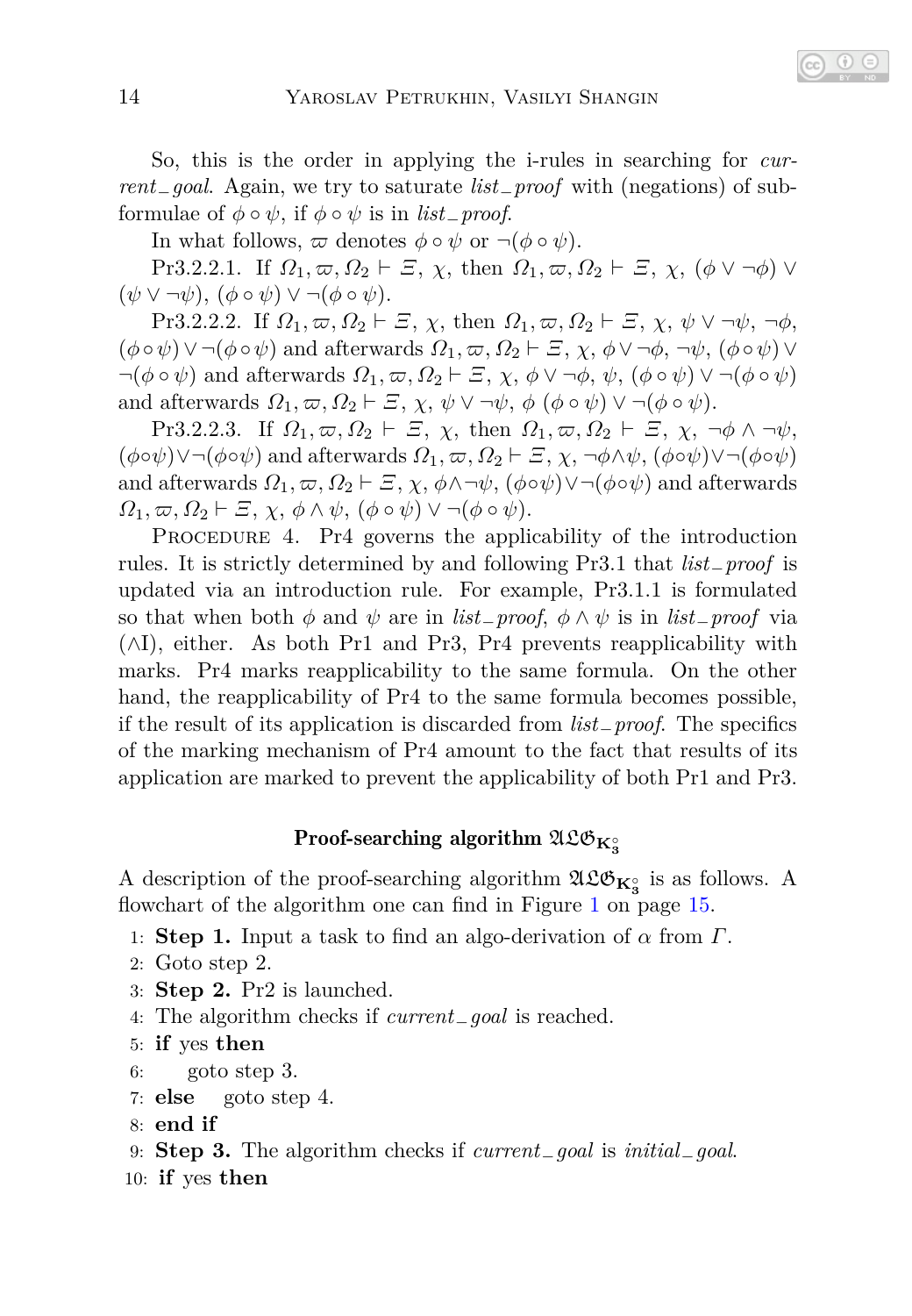

<span id="page-14-1"></span>Figure 1. A flowchart of the algorithm

- 11: an algo-derivation of *α* from *Γ* is found. Stop.
- 12: **else** Pr4 is launched. Goto step 2.
- 13: **end if**
- 14: **Step 4.** The algorithm checks if any elimination rule is applicable.
- 15: **if** yes **then**
- 16: Pr1 is launched. Goto step 2.
- 17: **else** goto step 5.
- 18: **end if**
- 19: **Step 5.** The algorithm checks if Pr 3.1 is applicable.
- 20: **if** yes **then**
- 21: goto step 2.
- 22: **else** goto step 6.
- 23: **end if**
- 24: **Step 6.** The algorithm checks if any unmarked formulae are in *list*<sup>−</sup> *proof*.
- 25: **if** yes **then**
- 26: Pr3.2 is launched. Goto step 2.
- 27: **else** a counterexample is extracted. Stop.
- <span id="page-14-0"></span>28: **end if**

### 4. Algo-Proof Examples

As an example, we consider an algo-proof of  $\neg p$  from  $\neg q$  and  $p \circ q$  in some system with the following i-rules only:  $R_{\circ}$  (i, i, i),  $R_{\circ}$  (1, 0, i) and  $R_0(i, 0, i)$ .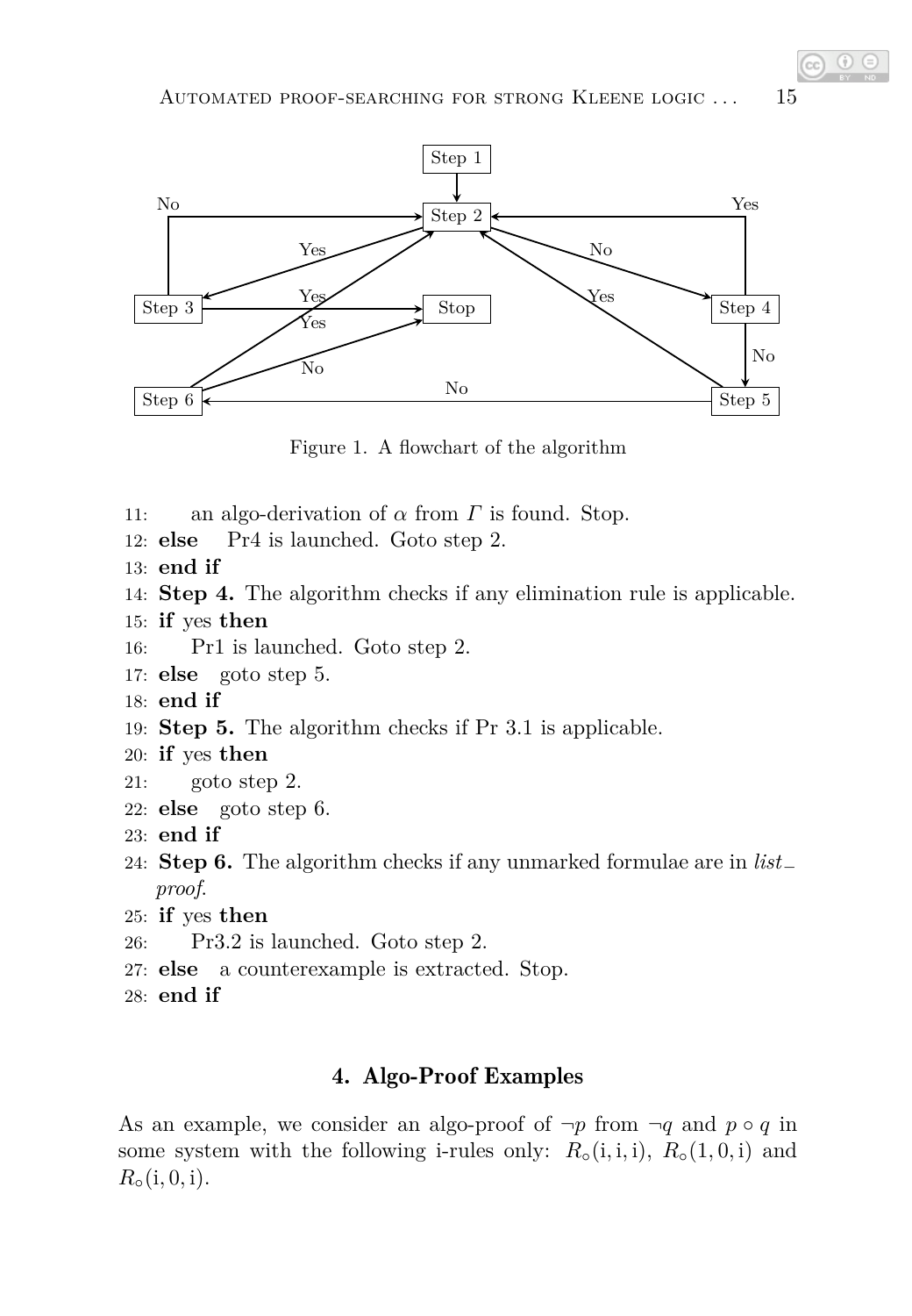¬*p* is set to be *initial*−*goal* in *list*−*goals* with both ¬*q* and *p* ◦ *q* being added in *list*−*proof* as assumptions. Pr1 isn't applicable, and *current*−*goal* isn't reached. Following the order in Pr3.2.2, Pr3.2.2.1, which governs the applicability of  $R<sub>o</sub>(i, i, i)$ , is of more priority than Pr3.2.2.2, which governs applicability of  $R<sub>o</sub>(i, 0, i)$ , and is of more priority than Pr3.2.2.3, which governs applicability of  $R_{\circ}(1,0,i)$ . By Pr3.2.2.1, (*p* ∨ ¬*p*) ∨ (*q* ∨ ¬*q*) and (*p* ◦ *q*) ∨ ¬(*p* ◦ *q*) are added to *list*−*goals* with  $(p \circ q) \vee \neg (p \circ q)$  being *current*<sub>−</sub>*goal*. Pr3.1.2 applies to  $(p \circ q) \vee \neg (p \circ q)$ and sets *p* ◦ *q* as *current*−*goal*. Formally, we have

*list*−*proof*

| (1) | $\neg q$    | assumption; <i>list_goals</i> : $\neg p$ |                                 |                                                                        |
|-----|-------------|------------------------------------------|---------------------------------|------------------------------------------------------------------------|
| (2) | $p \circ q$ |                                          |                                 | assumption; <i>list_goals</i> : $(p \lor \neg p) \lor (q \lor \neg q)$ |
| (3) |             |                                          |                                 | <i>list_goals</i> : $(p \circ q) \vee \neg (p \circ q)$                |
| (4) |             |                                          | <i>list_goals</i> : $p \circ q$ |                                                                        |

By Pr2, *current*<sub>−</sub>*goal* is reached and  $(p \circ q) \vee \neg (p \circ q)$  is set as *current*<sub>−</sub>*goal*. By Pr4,  $(\forall I_1)$  applies to derive  $(p \circ q) \vee \neg (p \circ q)$  in *list*<sub>−</sub>*proof* and it is marked. Now  $(p \circ q) \vee \neg (p \circ q)$  is reached and  $(p \vee \neg p) \vee (q \vee \neg q)$ is derived in  $list\_proof$  by thus making  $(p \lor \neg p) \lor (q \lor \neg q)$  reached. Formally, we have

*list*−*proof*

| (1) | $\neg q$                               | assumption; $list_{-}goals: \neg p$ |
|-----|----------------------------------------|-------------------------------------|
| (2) | $p \circ q$                            | assumption                          |
| (3) | $(p \circ q) \vee \neg (p \circ q)$    | $(\vee I_1)$ : 2                    |
| (4) | $(p \vee \neg p) \vee (q \vee \neg q)$ | $R_0(i, i, i)$ : 3                  |

(*p* ∨ ¬*p*) ∨ (*q* ∨ ¬*q*) is the only unmarked formula in *list*−*proof*, so Pr3.2.1 applies to it. The algorithm tries to derive *current*−*goal* ¬*p* from, first, the assumption  $p \lor \neg p$  and then from the assumption  $q \lor \neg q$ . By applying Pr3.2.1 to the assumption  $p \vee \neg p$  the algorithm tries to derive *current*−*goal* ¬*p* from, first, the assumption *p* and then from the assumption  $\neg p$ . Formally, we have

*list*−*proof*

| (1)<br>assumption; $list_{g}oals: \neg p$ |  |
|-------------------------------------------|--|
|-------------------------------------------|--|

- (2)  $p \circ q$  assumption; *list*<sub>-</sub>*goals*: ¬*p* from  $q \vee \neg q$
- (3)  $(p \circ q) \vee \neg (p \circ q)$   $(\vee I_1): 2;$  *list\_goals*:  $\neg p$  from  $p \vee \neg p$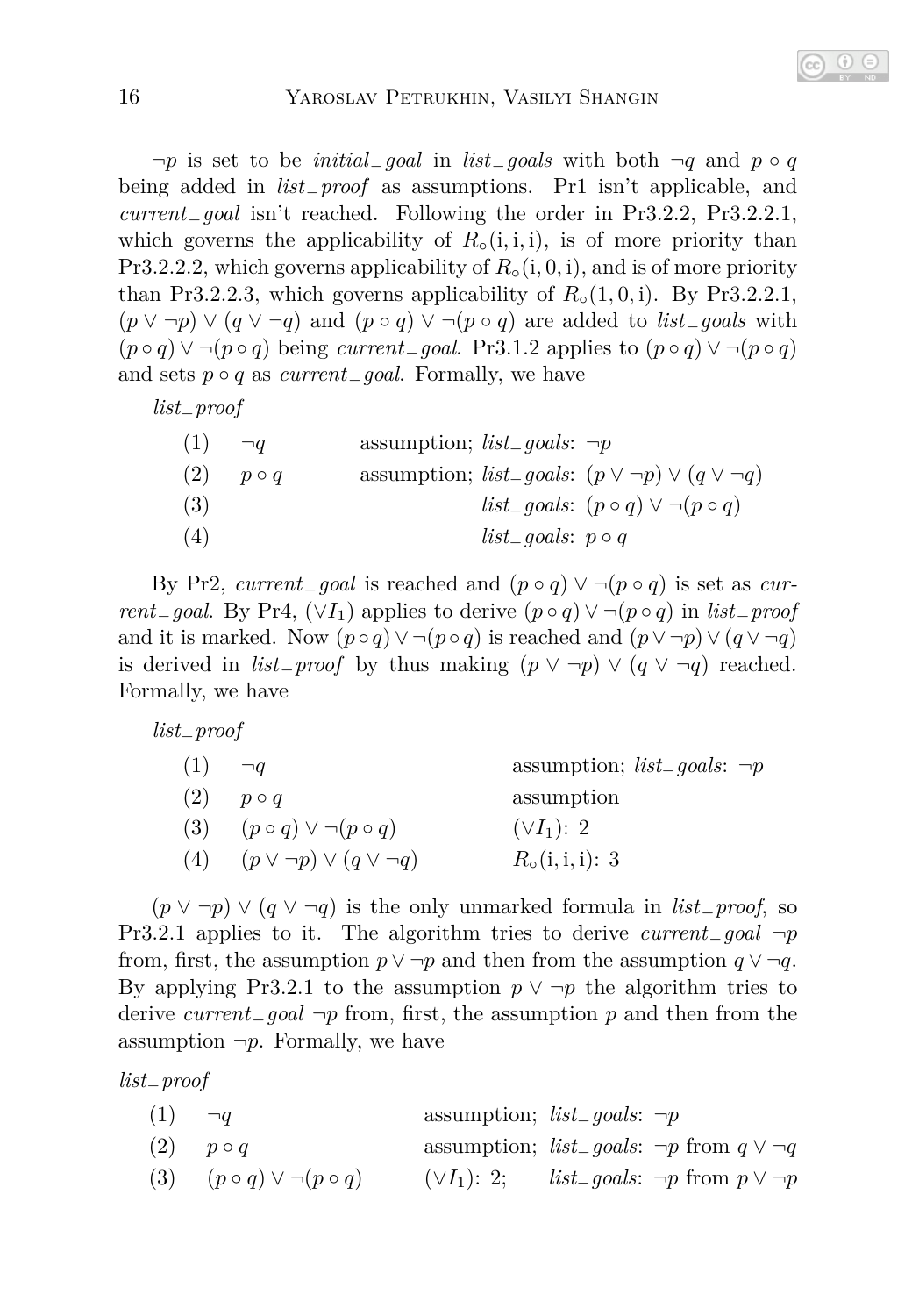| (4) | $(p \vee \neg p) \vee (q \vee \neg q)$ | $R_{\circ}(i, i, i)$ : 3; <i>list_goals</i> : $\neg p$ from $\neg p$ |
|-----|----------------------------------------|----------------------------------------------------------------------|
|     | $(5)$ $p \vee \neg p$                  | assumption; <i>list_goals</i> : $\neg p$ from p                      |
| (6) |                                        | assumption                                                           |

By Pr3.2.2.3, which governs applicability of  $R_{\circ}(1,0,i)$ ,  $p \wedge \neg q$  is set to be *current*−*goal*. Then Pr3.1.1 applies to it with ¬*q*, *p* being added to *list*−*goals* and *p* being *current*−*goal*. Because *p* is in *list*−*proof*, it is reached and deleted from *list*−*goals*. *Current*−*goal* ¬*q* is reached since it is in *list*<sub>−</sub>*proof.* By Pr4,  $p \land \neg q$  is derived via (∧I) and then  $R_{\circ}(1, 0, i)$ applies to derive  $\neg p$ . A proof of  $\neg p$  from  $\neg p$  is trivial, so we have reached both goals  $\neg p$  from  $\neg p$  and  $\neg p$  from  $p$ . So,  $\neg p$  from  $p \vee \neg p$  is reached too with  $\neg p$  being derivable via ( $\vee$ E). Formally, we have

*list*−*proof*

| (1)  | $\neg q$                                                      | assumption; <i>list_goals</i> : $\neg p$                      |
|------|---------------------------------------------------------------|---------------------------------------------------------------|
| (2)  | $p \circ q$                                                   | assumption; <i>list_goals</i> : $\neg p$ from $q \lor \neg q$ |
|      | (3) $(p \circ q) \vee \neg (p \circ q)$                       | $(\vee I_1)$ : 2                                              |
|      | (4) $(p \lor \neg p) \lor (q \lor \neg q)$ $R_o(i, i, i) : 3$ |                                                               |
|      | $(5)$ $p \vee \neg p$                                         | assumption                                                    |
| (6)  | $\mathcal{D}$                                                 | assumption                                                    |
|      | $(7)$ $p \wedge \neg q$                                       | $(\wedge I)$ : 6, 1                                           |
| (8)  | $\neg p$                                                      | $R_{\circ}(1,0,i)$ : 7, 3                                     |
| (9)  | $\neg p$                                                      | assumption                                                    |
| (10) | $\neg p$                                                      | $(\vee E)$ : 9, 8, 5 [9], [6-8]                               |

The algorithm tries to derive *current*−*goal* ¬*p* from the assumption *q*∨¬*q*. By applying Pr3.2.1 to the assumption *q*∨¬*q*, the algorithm tries to derive *current*−*goal* ¬*p* from, first, the assumption *q* and then from the assumption ¬*q*. In the first case, *current*−*goal* is reached, by Pr4 and via (EFQ), for both *q* and ¬*q* are in *list*−*proof*. Then the algorithm tries to derive *current*−*goal* ¬*p* from the assumption ¬*q*. *p* ∨ ¬*p* is unmarked in *list*−*proof* and Pr3.2.1 applies to it. Now the algorithm, again, tries to derive *current*−*goal* ¬*p* from, first, the assumption *p* and then from the assumption  $\neg p$ . Formally, we have

*list*−*proof*

| (1)<br>assumption; $list_{g}oals: \neg p$ |  |
|-------------------------------------------|--|
|-------------------------------------------|--|

(2)  $p \circ q$  assumption; *list\_goals*: ¬*p* from  $q \vee \neg q$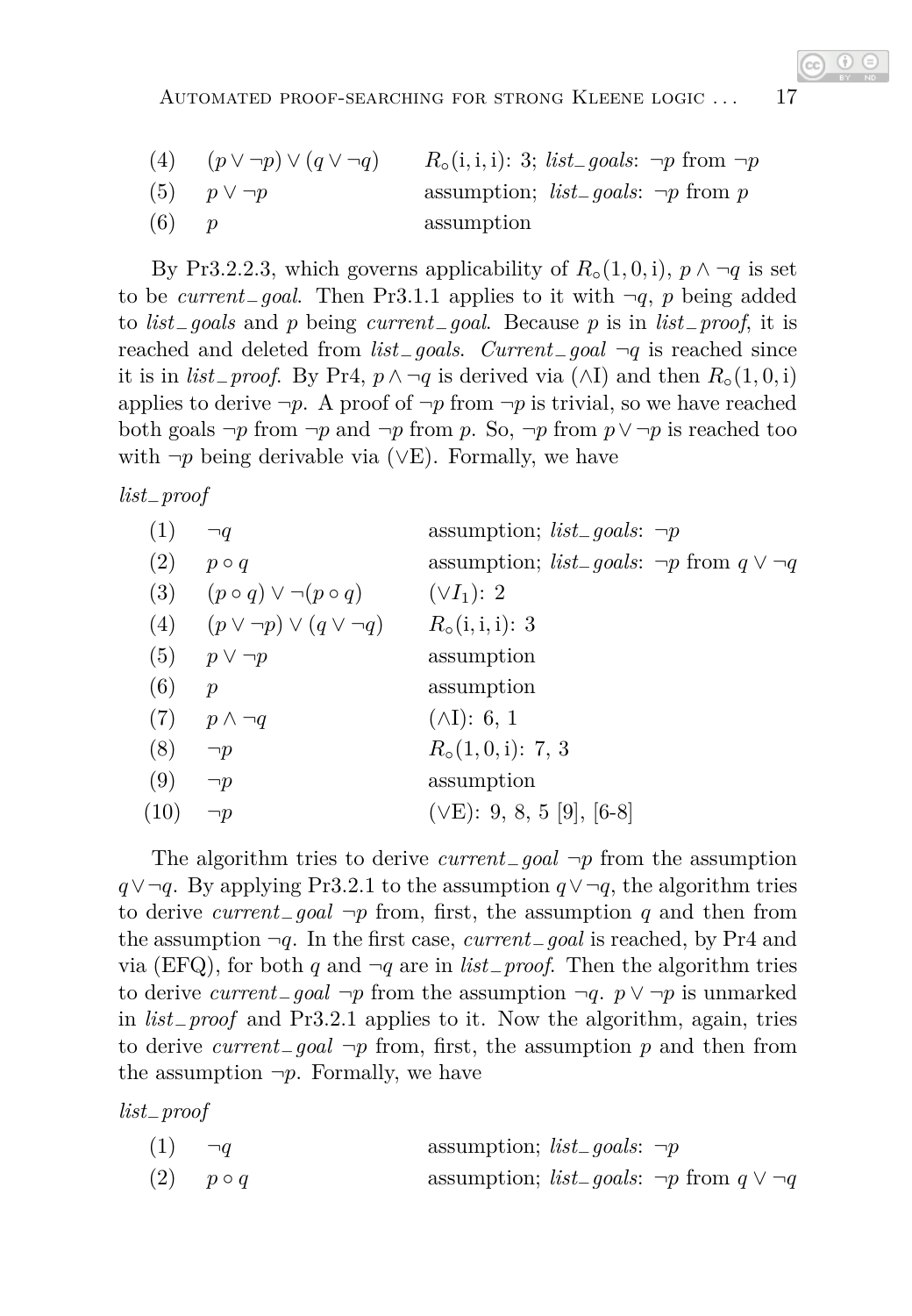

### 18 Yaroslav Petrukhin, Vasilyi Shangin

| (3)  |                                            | $(p \circ q) \vee \neg (p \circ q)$ $(\vee I_1)$ : 2; $list\_goals: \neg p$ from $\neg q$ |
|------|--------------------------------------------|-------------------------------------------------------------------------------------------|
|      | (4) $(p \vee \neg p) \vee (q \vee \neg q)$ | $R_0(i, i, i)$ : 3; <i>list_goals</i> : $\neg p$ from $p \lor \neg p$                     |
| (5)  | $p \vee \neg p$                            | assumption; <i>list_goals</i> : $\neg p$ from $\neg p$                                    |
| (6)  | $\mathcal{p}$                              | assumption; <i>list_goals</i> : $\neg p$ from p                                           |
|      | $(7)$ $p \wedge \neg q$                    | $(\wedge I)$ : 6, 1                                                                       |
| (8)  | $\neg p$                                   | $R_{\circ}(1,0,i): 7, 3$                                                                  |
| (9)  | $\neg p$                                   | assumption                                                                                |
| (10) | $\neg p$                                   | $(\vee E)$ : 9, 8, 5 [9], [6-8]                                                           |
|      | $(11)$ $q \vee \neg q$                     | assumption                                                                                |
| (12) | q                                          | assumption                                                                                |
| (13) | $\neg p$                                   | (EFQ): 12, 1                                                                              |
| (14) | $\neg q$                                   | assumption                                                                                |
| (15) | $\mathcal{D}$                              | assumption                                                                                |
|      |                                            |                                                                                           |

At this stage of proof-searching Pr3.2.2.3 is applicable again for the result of the previous application of this procedure (step 8) is now discarded from *list*−*proof*. We refer to the above passage for the detailed description. So, we have the final algo-proof. Note that *list*−*goals* now is empty.

*list*−*proof*

| (1)  | ٦q                                     | assumption                      |
|------|----------------------------------------|---------------------------------|
| (2)  | $p \circ q$                            | assumption                      |
| (3)  | $(p \circ q) \vee \neg (p \circ q)$    | $(\vee I_1)$ : 2                |
| (4)  | $(p \vee \neg p) \vee (q \vee \neg q)$ | $R_0(i, i, i)$ : 3              |
| (5)  | $p \vee \neg p$                        | assumption                      |
| (6)  | $\mathcal{p}$                          | assumption                      |
| (7)  | $p \wedge \neg q$                      | $(\wedge I)$ : 6, 1             |
| (8)  | $\neg p$                               | $R_{\circ}(1,0,i)$ : 7, 3       |
| (9)  | $\neg p$                               | assumption                      |
| (10) | $\neg p$                               | $(\vee E)$ : 9, 8, 5 [9], [6-8] |
|      | $(11)$ $q \vee \neg q$                 | assumption                      |
| (12) | q                                      | assumption                      |
| (13) | $\neg p$                               | (EFQ): 12, 1                    |
| (14) | $\neg q$                               | assumption                      |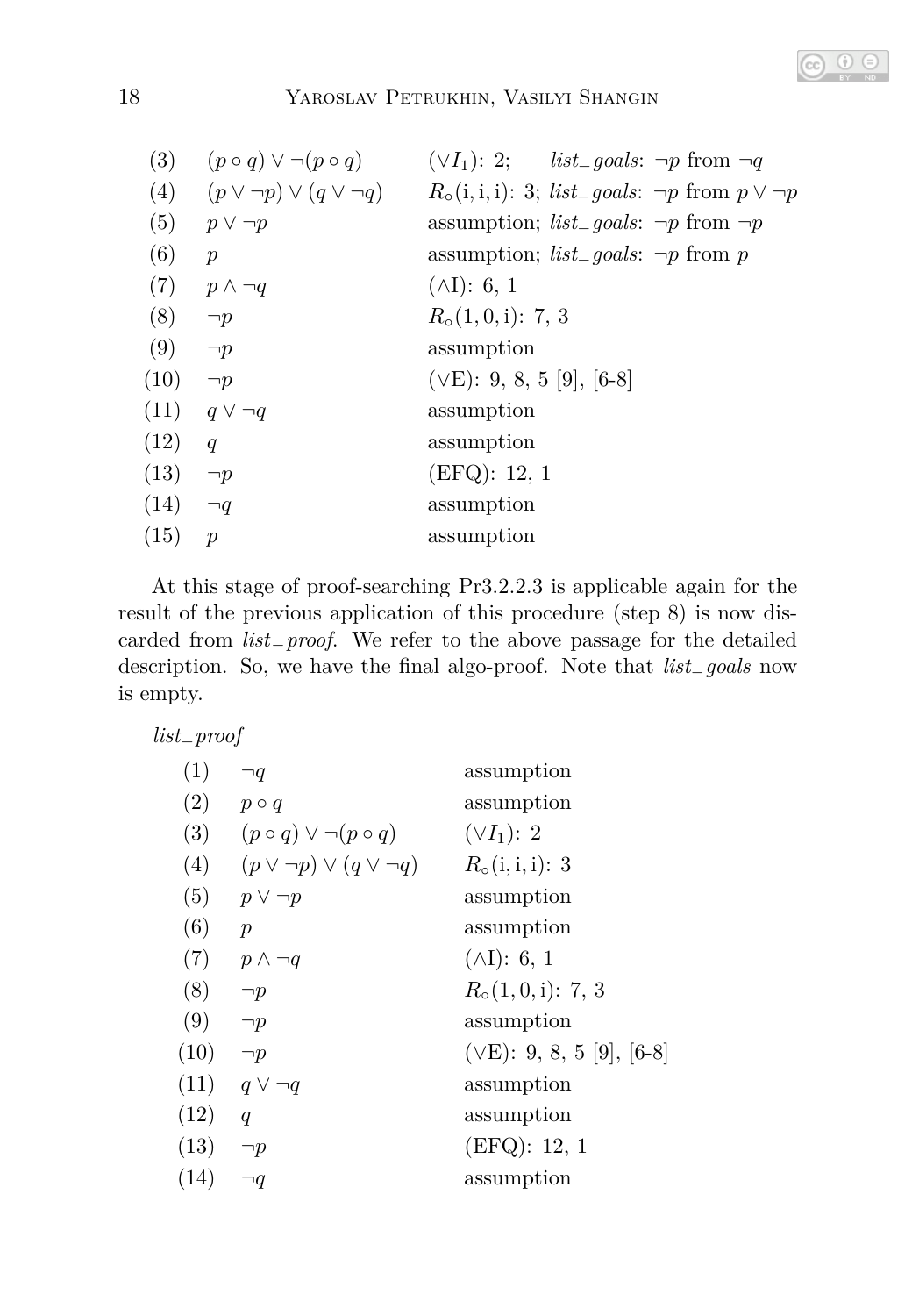| $(15)$ p            |                          | assumption                               |
|---------------------|--------------------------|------------------------------------------|
|                     | $(16)$ $p \wedge \neg q$ | $(\wedge I): 15, 1$                      |
| $(17) \quad \neg p$ |                          | $R_{\circ}(1,0,i)$ : 16, 3               |
| $(18) \quad \neg p$ |                          | assumption                               |
| (19)                | $\neg p$                 | $(\vee E)$ : 18, 17, 5 [18], [15-17]     |
| (20)                | $\neg p$                 | $(\vee E)$ : 19, 13, 11 [14-19], [12-13] |
| $(21) \quad \neg p$ |                          | $(\vee E)$ : 20, 10, 4 [5-10], [11-20]   |

Now let us introduce two more examples of an algo-proof with countermodel extracting. Let us try to prove  $p \vee \neg p$ .

*p* ∨ ¬*p* is set to be *initial*−*goal* in *list*−*goals*. By P3.1.2, *p* is set to be *current*−*goal*.

Note that *list*−*proof* now is empty. Note also that, by Definition [3,](#page-5-0) that if  $list\_proof$  is empty, then it is not a proof in any  $\mathfrak{NO}_{\mathbf{K}_3^{\circ}}$ .

*list*−*proof*

| (1) | <i>list_goals</i> : $p \lor \neg p$ |  |
|-----|-------------------------------------|--|
| (2) | $list_{-goals: p}$                  |  |

Pr1 isn't applicable for *list*−*proof* is empty. By Pr2, *p* isn't reached for neither *p* is in *list*−*proof* nor *list*−*proof* contains some formula and its negation. By P3.1.2, *p* is deleted from *list*−*goals* and ¬*p* is set to be *current*−*goal*. Again, Pr1 isn't applicable for *list*−*proof* is empty. By Pr2, ¬*p* isn't reached for neither is ¬*p* in *list*−*proof* nor does *list*−*proof* contain some formula and its negation.

Note that *list*−*proof* is still empty.

*list*−*proof*

(1) *list*−*goals*: *p* ∨ ¬*p* (2) *list*−*goals*: ¬*p*

At this moment, no procedures are applicable. A counterexample is extracted from empty *list*<sub>−</sub>*proof* with  $p \notin \Sigma$  and  $\neg p \notin \Sigma$ . Thus, *ξ*(*p*) = *ξ*( $\neg$ *p*) = *ξ*(*p* ∨  $\neg$ *p*) = i.

As another example, we consider an algo-proof of  $p \circ q$  from  $\neg p \land q$  in some system with the following 1-rules only:  $R_{\circ}(1,1,1)$  and  $R_{\circ}(0,1,1)$ .  $R<sub>o</sub>(0, 1, 0)$  is a rule of the system as well.

*Initial*−*goal p* ◦ *q* and a formula ¬*p* ∧ *q* are added to *list*−*goals* and *list*−*proof*, respectively. Pr1 (applicability of the elimination rules) applies to  $\neg \phi \land \psi$  in order to derive  $\neg p$  and *q* via ( $\land$ E<sub>1</sub>) and ( $\land$ E<sub>2</sub>). P1 isn't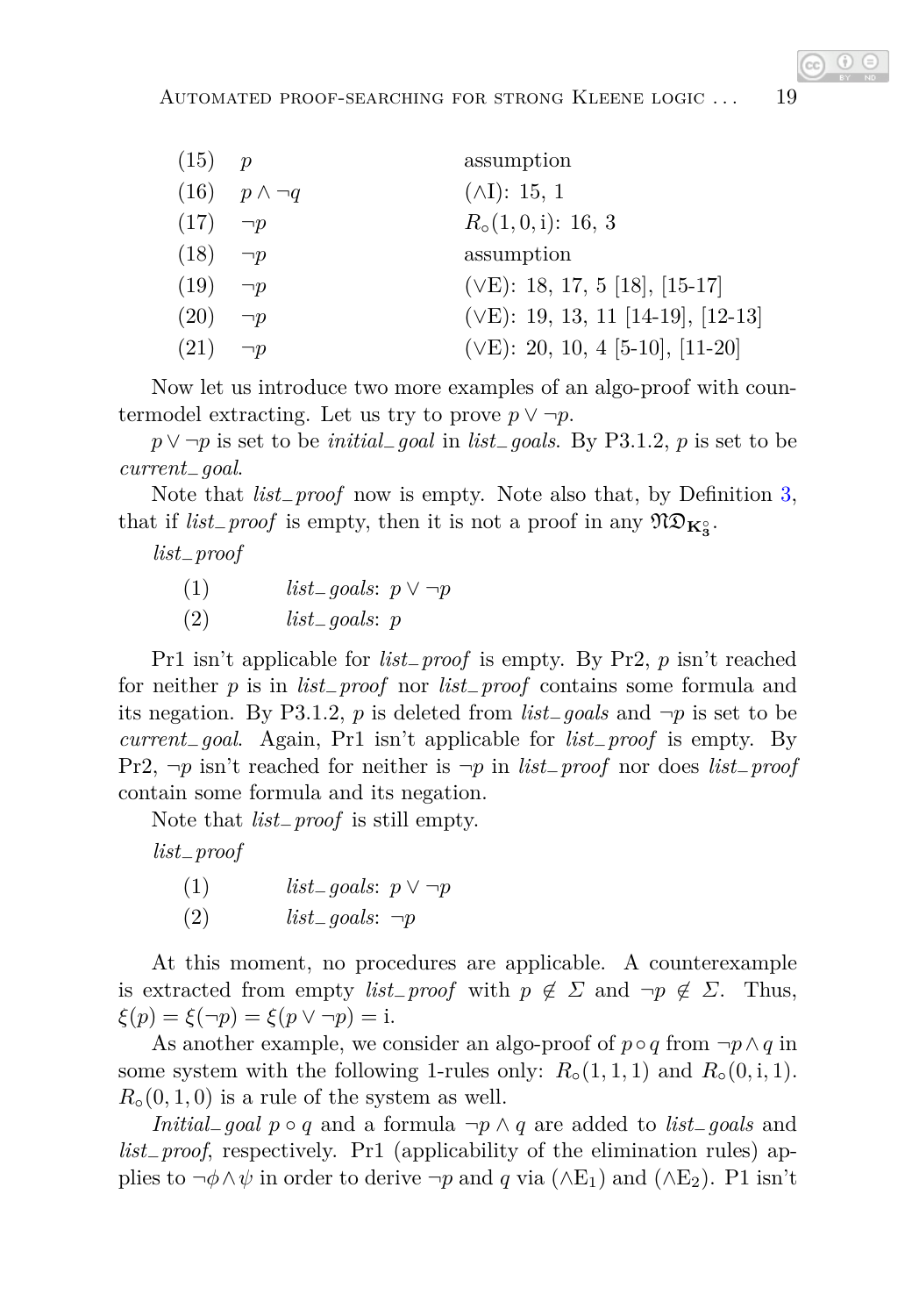applicable, and *current*−*goal* isn't reached. So we proceed with Pr3.1 (analysis of *current*−*goal p*◦*q*). The order in Pr3.1.6 says Pr3.1.6.2 (dealing with  $R_\circ(0, i, 1)$  applies before Pr3.1.6.3 (dealing with  $R_\circ(1, 1, 1)$ ). So,  $(p ∨ ¬q) ∨ (p ∘ q)$  is set to be the *current*<sub>−</sub>*goal*. Formally, we have

| $list\_proof$               |                                                                          |
|-----------------------------|--------------------------------------------------------------------------|
| $(1) \quad \neg p \wedge q$ | assumption; <i>list_goals</i> : $p \circ q$                              |
| $(2) \quad \neg p$          | $(\wedge E_1): 1;$ <i>list_goals:</i> $(q \vee \neg q) \vee (p \circ q)$ |
| $(3)$ q                     | $(\wedge E_2): 1$                                                        |

Pr3.1.2 applies to *current*−*goal* resulting in *p*◦*q* and then *q*∨¬*q* being added to *list*−*goals* with *q* ∨ ¬*q* being *current*−*goal*. Pr3.1.2 applies to it and sets *q* as *current*−*goal*. By Pr2 (reachability of *current*−*goal*), *q* is reached. Hence, by Pr4 (applicability of the introduction rules),  $q \vee \neg q$ and then  $(q \vee \neg q) \vee (p \circ q)$  are derived in *list*<sub>−</sub>*proof* via two applications of  $(\forall I_1)$ . Now  $p \circ q$  is *current*<sub>−</sub>*goal*, again. Formally, we have

*list*−*proof*

|     | $(1) \quad \neg p \wedge q$        | assumption; <i>list_goals</i> : $p \circ q$ |
|-----|------------------------------------|---------------------------------------------|
| (2) | $\neg p$                           | $(\wedge E_1): 1$                           |
| (3) | $\boldsymbol{q}$                   | $(\wedge E_2)$ : 1                          |
| (4) | $q \vee \neg q$                    | $(\vee I_1)$ : 3                            |
| (5) | $(q \vee \neg q) \vee (p \circ q)$ | $(\vee I_1)$ : 4                            |

Note that both  $q \vee \neg q$  and  $(q \vee \neg q) \vee (p \circ q)$  are marked to prevent applications of Pr3.2.1 (updatability of *list*−*proof* and *list*−*goals*) to them. No procedures are applicable; however, we don't stop for the system has *R*◦(1*,* 1*,* 1). Hence, we delete all the formulae from *list*−*proof* and *list*−*goals*, which have been added by Pr3.1.6.2, and launch Pr3.1.6.3. Formally, we have

| $list\_proof$               |                                             |
|-----------------------------|---------------------------------------------|
| $(1) \quad \neg p \wedge q$ | assumption; <i>list_goals</i> : $p \circ q$ |
| $(2) \quad \neg p$          | $(\wedge E_1): 1$                           |
| (3)<br>$\overline{q}$       | $(\wedge E_2): 1$                           |

*p*∧*q* is set to be *current*−*goal*. Pr3.1.1 applies to it resulting in *p* and then *q* being added to *list*−*goals* with *q* being *current*−*goal*. *q* is reached, so *p* is set to be *current*−*goal*. Formally, we have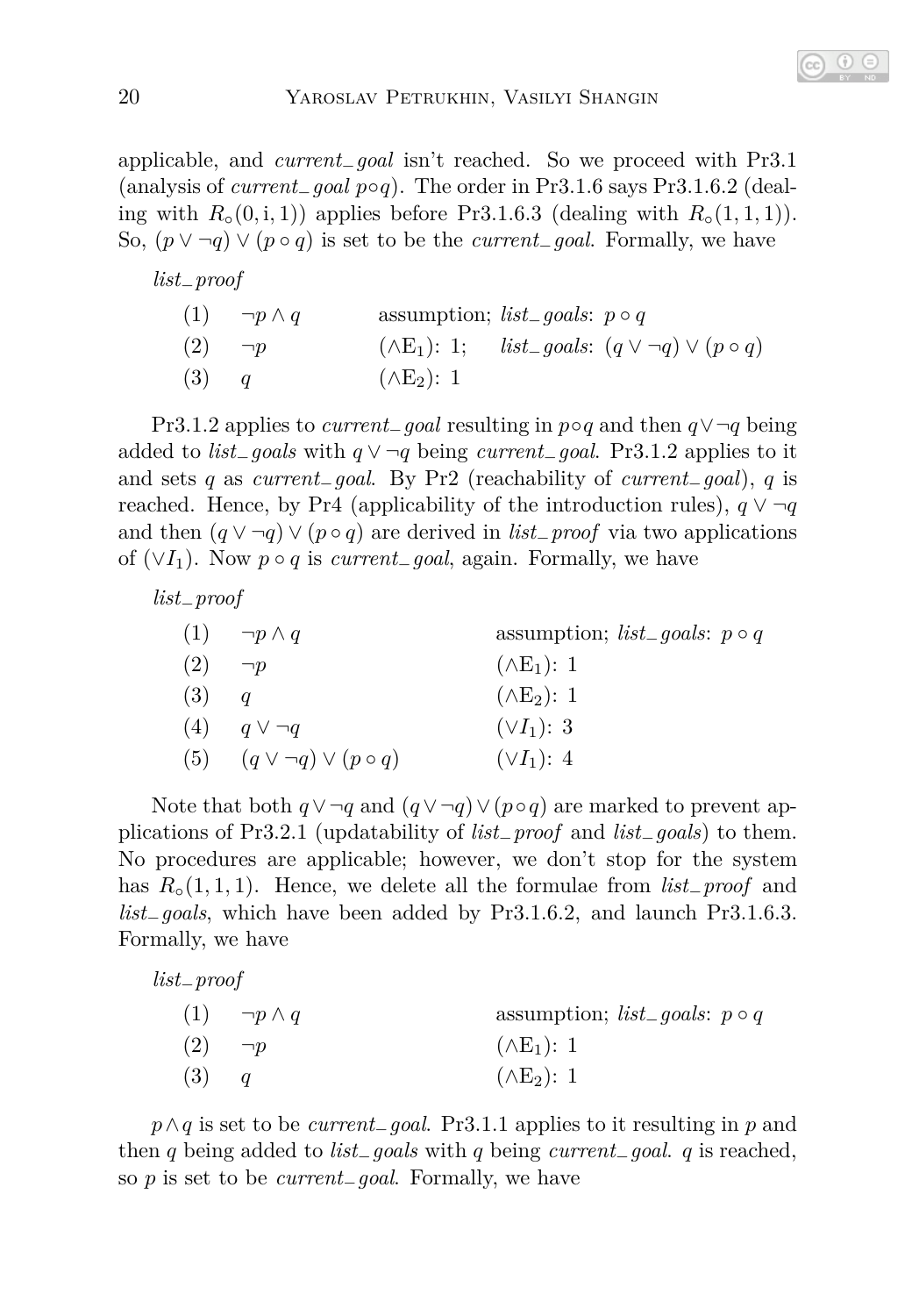*list*−*proof*

|     | $(1) \quad \neg p \wedge q$ | assumption; $list\_goals: p \circ q$           |
|-----|-----------------------------|------------------------------------------------|
|     | $(2) \quad \neg p$          | $(\wedge E_1)$ : 1; <i>list_goals</i> : $\phi$ |
| (3) |                             | $(\wedge E_2)$ : 1                             |

At this moment we stop for no procedures of the algorithm are applicable with  $p \notin \Sigma$ ,  $\neg p \in \Sigma$ ,  $q \in \Sigma$  and  $\neg q \notin \Sigma$ . The following counterexample is extractable:  $\xi(p) = 0$ ,  $\xi(q) = 1$ ,  $\xi(\neg p \wedge q) = 1$ , and  $\xi(p \circ q) = 0.$ 

### 5. Termination, soundness, and completeness

<span id="page-20-0"></span>THEOREM 2 (Termination of the algorithm). The algorithm halts on any input.

Theorem [2](#page-20-0) follows from two lemmata. Lemma [3](#page-20-1) shows each procedure of the algorithm is finite. Lemma [4](#page-21-0) shows no infinite loop is possible.

#### <span id="page-20-1"></span>Lemma 3. Each procedure of the algorithm is finite.

PROOF. We need a standard definition of the degree of a formula  $\omega$ ,  $g(\omega)$ , as the number of connectives in  $\omega$ . Without loss of generality, we say  $q(P) = q(\neg P) = 0$ , for each propositional variable *P*.

We start out by showing the finiteness of Pr3.1, which is a part of Pr3 and governs an analysis of *current*−*goal*. With regard to Pr3.1.1–Pr3.1.5, any application of these procedures decreases, directly or indirectly, the degree of *current*−*goal*.

For example, Pr3.1.1 does it directly for  $g(\phi) < g(\phi \wedge \psi)$  and  $g(\psi) <$  $g(\phi \land \psi)$ . Pr3.1.4 does it indirectly. First, it applies to  $\neg(\phi \lor \psi)$  to obtain *current*−*goal* ¬*φ* ∧ ¬*ψ*. Second, Pr3.1.1 applies to ¬*φ* ∧ ¬*ψ* with  $g(\neg \phi) < g(\neg(\phi \lor \psi))$  and  $g(\neg \psi) < g(\neg(\phi \lor \psi))$ . The reader might readily check that the same thing holds for Pr3.1.6–Pr3.1.7. By induction on a degree of *current*−*goal*, it can be shown that within a finite number of applications of Pr3.1 to *current*−*goal* the algorithm stops by obtaining a literal as *current*−*goal*.

The finiteness of Pr3.1 implies the finiteness of Pr4, which governs applications of the introduction rules. Note that the marking mechanism prevents reapplication of an introduction rule unless the result of this application is discarded from *list*−*proof*.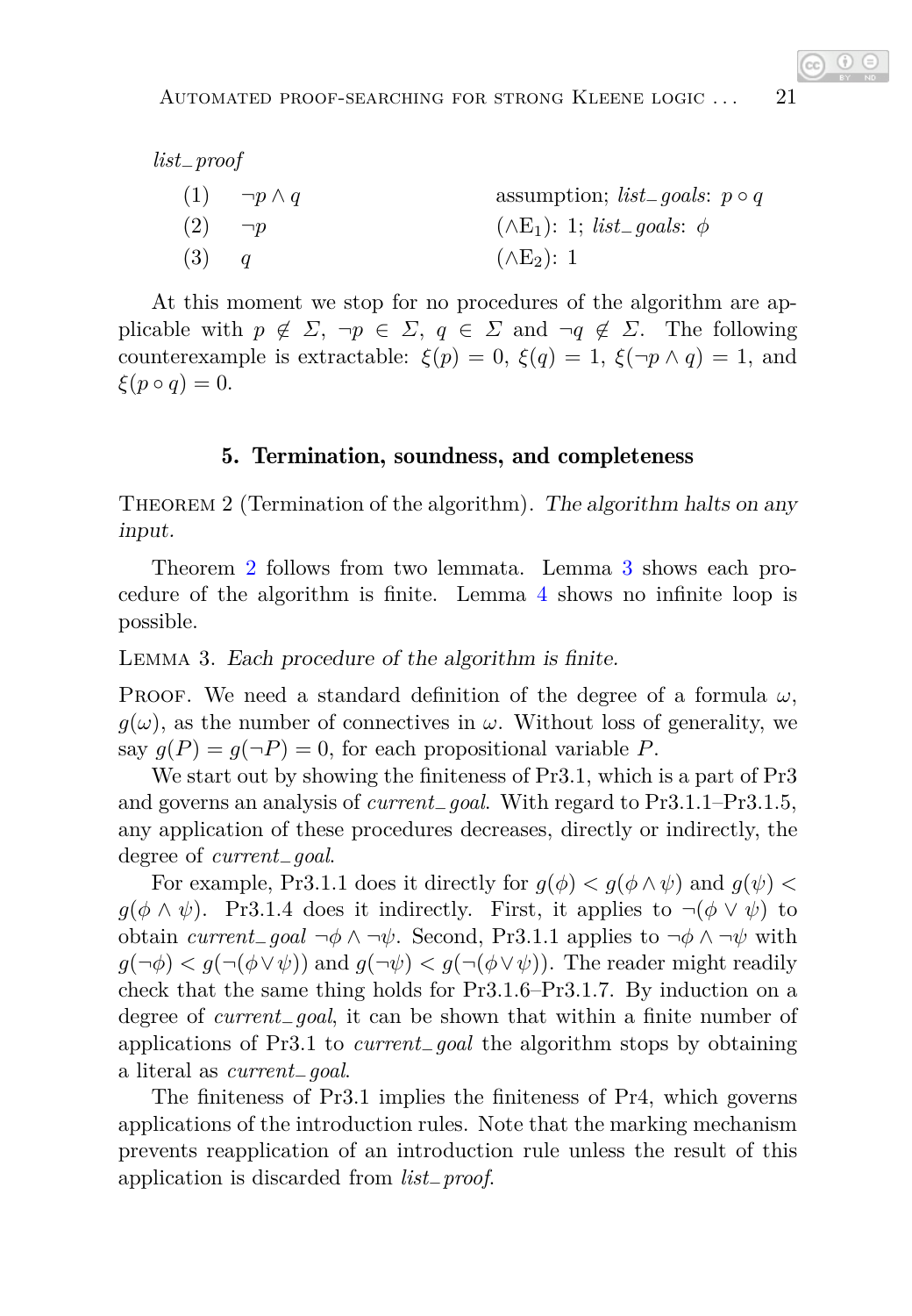To show the finiteness of Pr1, which governs applications of the elimination rules, let's consider the following.

First, the number of assumptions in *Γ* is finite. Second, due to the finiteness of Pr3.1, a number of assumptions added to *list*−*proof* via Pr3.1 is finite.

Third, it can be shown in the same manner as in the case of Pr3.1 that in any application of Pr1 (except  $(\forall E)$ ,  $(\neg \land E)$ ,  $R_\circ(i, i, i)$ ,  $R_\circ(0, 0, i)$ ,  $R_{\circ}(0,1,i)$ ,  $R_{\circ}(1,0,i)$ , and  $R_{\circ}(1,1,i)$ , the degree of a conclusion is less than a degree of (some of) its premise(s).

With regard to  $(\neg \land E)$  and  $R_{\circ}(i, i, i)$ , they are reducible to the case of  $(\vee E)$ .

With regard to ( $\vee$ E),  $R_{\circ}$ (0*,* 0*,* i),  $R_{\circ}$ (0*,* 1*,* i),  $R_{\circ}$ (1*,* 0*,* i), and  $R_{\circ}$ (1*,* 1*,* i), let's recall that an arbitrary formula  $\chi$ , which is the conclusion of these rules, is *current*−*goal* (see Pr3.2). By induction, it can be shown that there can be a finite number of applications of Pr1 to a finite number of both assumptions from *Γ* and assumptions added to *list*−*proof* via Pr3.1. Note that the marking mechanism prevents the reapplication of an elimination rule unless the result of this application is discarded from *list*−*proof*.

The finiteness of Pr1 implies the finiteness of Pr2, which governs reachability of *current*−*goal*: it is a finite process to check, if a finite *list*−*proof* contains *current*−*goal* and/or some formula and its negation.

Finally, the finiteness of both Pr1 and the number of assumptions implies the finiteness of Pr3.2, which governs *current*−*goal* depending on the type of formulae in *list*−*proof*. The same argument concerning Pr3.1 applies to Pr3.2. For example, by 3.2.1, if  $\phi \lor \psi$  is in *list*<sub>−</sub>*proof*, then  $\phi$ is in *list*<sub>−</sub>*proof* or  $\psi$  is in *list*<sub>−</sub>*proof* with  $g(\phi) < g(\phi \vee \psi)$  and  $g(\psi) <$  $g(\phi \vee \psi)$ . By induction, it can be shown that there can be a finite number of applications of Pr3.2 to a finite *list*−*proof*. Note that the marking mechanism prevents the reapplication of Pr3.2 to the same formula unless the result of this application is discarded from *list*−*proof*. ⊣

<span id="page-21-0"></span>Lemma 4. No infinite loops are possible.

PROOF. According to the description of the algorithm, the following loops are possible.

Loop 1: Step2  $\infty$  Step3.

On Step 2, the algorithm checks the reachability of *current*−*goal*. If *current*−*goal* is reached, then the algorithm checks whether *current*−*goal* is *initial*−*goal*. If it's not, then, by Pr4, which governs applications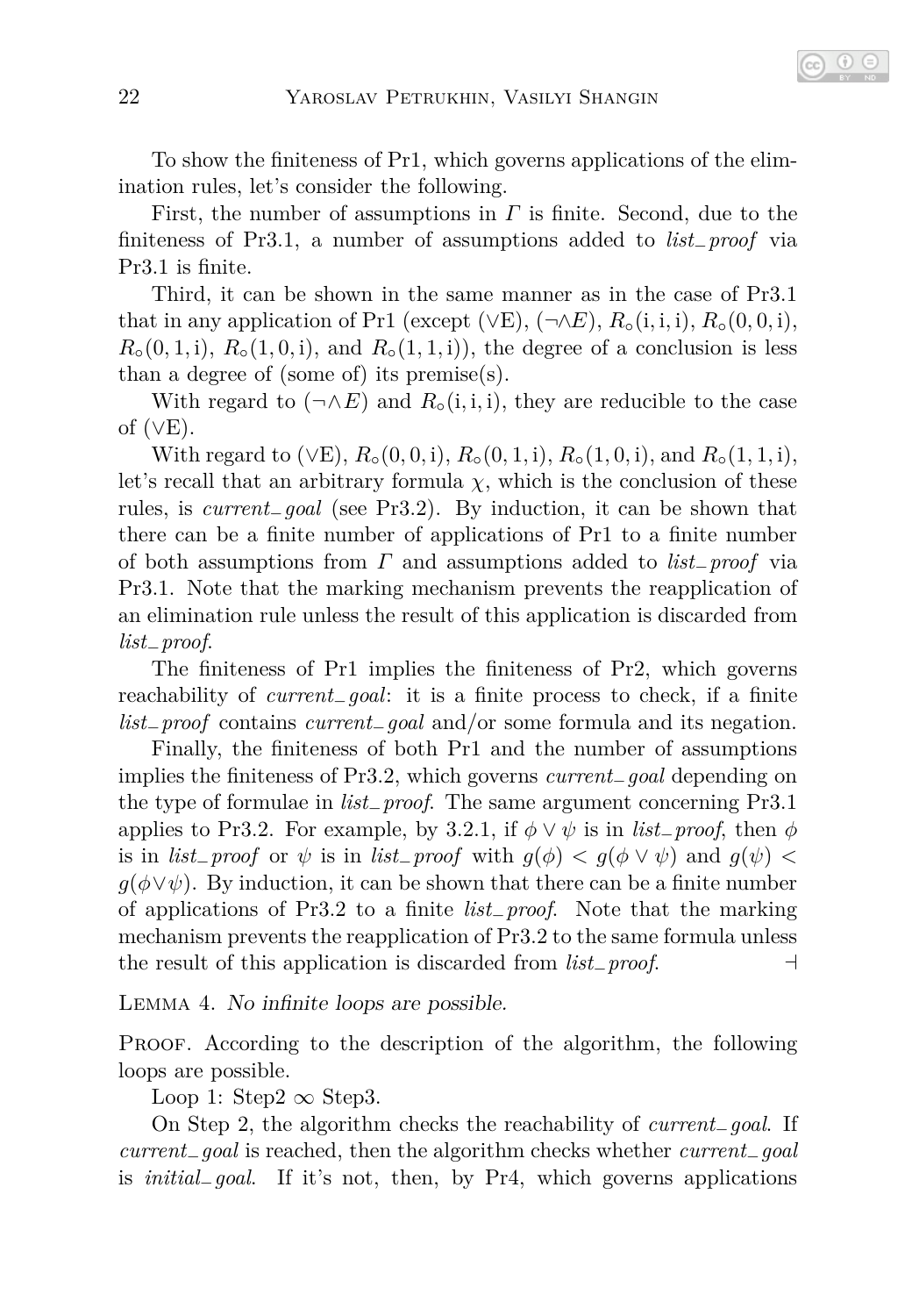of introduction rules, *current*−*goal* is deleted from *list*−*goals* and the preceding goal is set to be *current*−*goal*. Then the algorithm returns to Step 2 to check whether new *current*−*goal* is *initial*−*goal*. Due to the finiteness of Pr3.1, which governs an analysis of *current*−*goal*, *list*−*goals* is finite. Thus, the algorithm subsequently checks each goal in *list*−*goals* down *initial*−*goal*. It implies Loop 1 is impossible.

Loop 2: Step2  $\infty$  Step4.

On Step 2, the algorithm checks the reachability of *current*−*goal*. If *current*−*goal* isn't reached, then, by Pr1, which governs applications of elimination rules, all possible elimination rules are applied in *list*−*proof*. Due to the finiteness of Pr1, this process stops and the algorithm returns to Step 2 to check whether *current*−*goal* is reached in an updated *list*−*proof*. If *current*−*goal* isn't reached, again, then Pr1 isn't applicable, and the algorithm goes to Step 5. It implies Loop 2 is impossible.

Loop 3: Step2  $\infty$  Step5.

On Step 2, the algorithm checks the reachability of *current*−*goal*. If *current*−*goal* isn't reached, then the algorithm goes to Step 4. By the previous argument, it's possible for the algorithm to go to Step 5. On this Step, the algorithm checks whether Pr3.1, which governs an analysis of *current*−*goal*, is applicable to *current*−*goal*. If it is, new *current*−*goal* is set and the algorithm returns to Step 2 to check whether new *current*−*goal* is reached. Due to the finiteness of Pr3.1, the algorithm subsequently comes down to a literal being *current*−*goal*. For Pr3.1 isn't applicable to a literal the algorithm goes to Step 6. It implies Loop 3 is impossible.

Loop 4: Step2  $\infty$  Step6.

On Step 2, the algorithm checks the reachability of *current*−*goal*. If *current*−*goal* isn't reached, then the algorithm goes to Step 4. By the penultimate argument, it's possible for the algorithm to go to Step 5. By the ultimate argument, it's possible for the algorithm to go to Step 6. On this step, the algorithm checks whether Pr3.2 which governs *current*−*goal* depending on the type of formulae in *list*−*proof*, is applicable. If it's applicable, then the algorithm sets new *current*−*goal*, marks the formula from *list*−*proof* to which Pr3.2 is applied and returns to Step 2. Due to the finiteness of both Pr3.2 and *list*−*proof*, the algorithm subsequently comes down to the situation, where each formula in *list*−*proof* is a literal or is marked. Since Pr3.2 isn't applicable to a literal, so the algorithm goes to a counterexample extraction. It implies Loop 4 is impossible. ⊣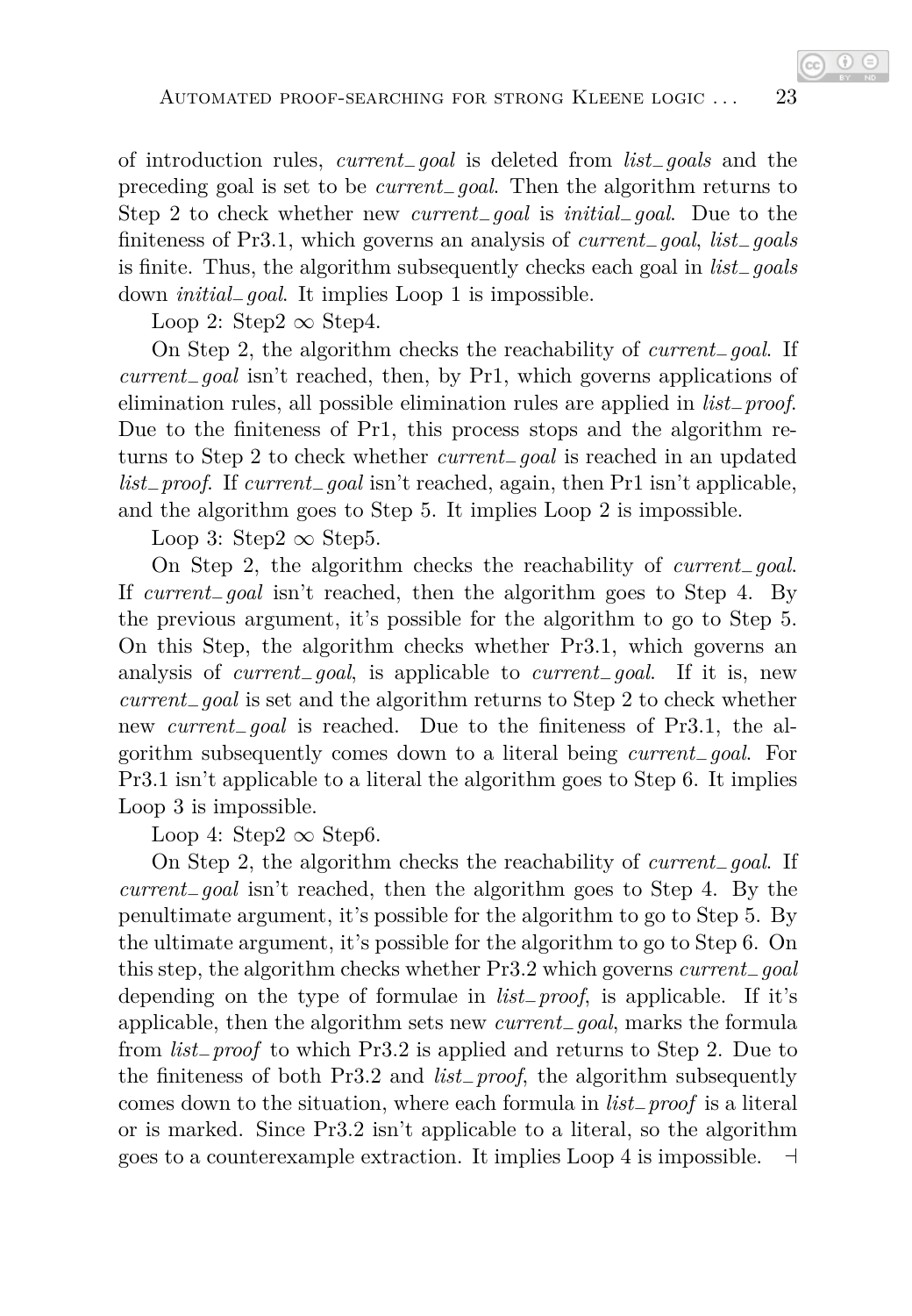THEOREM 5 (Soundness of the algorithm). The algorithm is sound.

PROOF. By Theorem 3 in  $\left|55\right|$ , the system for strong Kleene logic  $\mathbf{K}_3$ and the systems for each of its binary extensions are sound. Any algoderivation is a derivation in one of the systems. Therefore, the algorithm is sound.  $\rightarrow$ 

Note, again, that the fact that *list*−*proof* in an algo-proof may be empty doesn't affect the soundness of the algorithm. We just say that if there is an algo-proof of  $\alpha$  from  $\Gamma$  in a  $\mathfrak{N}\mathfrak{D}_{\mathbf{K}_3^{\circ}}$ , then there is a proof of  $\alpha$  from  $\Gamma$  in a  $\mathfrak{N} \mathfrak{D}_{\mathbf{K}_3^{\circ}}$ . To prove completeness we need the following Lemma [6.](#page-23-0) We use the idea in  $[10, 36]$  $[10, 36]$ .

A truth-value assignment *ξ* of a formula *φ* in a model is denoted by  $\xi(\varphi)$ . This definition is easily extended to sets of formulae. For example, *ξ*(*Γ*) = 1 iff *ξ*( $\phi$ ) = 1 for each  $\phi$  from *Γ*.

<span id="page-23-0"></span>LEMMA 6. If the algorithm with a task to find a derivation of  $\alpha$  from (possibly, empty)  $\Gamma$  in some system  $\mathfrak{N} \mathfrak{D}_{\mathbf{K}_3^{\circ}}$  stops without finding such a derivation in this system, then *list*−*proof* contains a (possibly, empty) set *Σ*, *Γ*  $\subseteq$  *Σ*, of non-discarded formulae such that  $ξ(Γ) = 1$  and  $ξ(α) ≠ 1$ .

Proof. We, first show that  $\xi(\alpha) \neq 1$ . A type of  $\alpha$  determines the number of cases. Note that  $\Sigma$  may be empty. In the text of the proof of this Lemma below, we will abbreviate the fact that there is no algo-proof of *α* from *Γ* by "Condition".

1. *α* is a literal. By Condition,  $\alpha \notin \Sigma$ . So,  $\xi(\alpha) \neq 1$ .

2. *α* is  $\phi \lor \psi$ . By Condition and Pr3.1.2,  $\phi \notin \Sigma$  and  $\psi \notin \Sigma$ . So,  $\xi(\phi) \neq 1$  and  $\xi(\psi) \neq 1$ . Therefore,  $\xi(\phi \vee \psi) \neq 1$ .

3. *α* is  $\phi \wedge \psi$ . By Condition and Pr.3.1.1,  $\phi \notin \Sigma$  or  $\psi \notin \Sigma$ . So,  $\xi(\phi) \neq 1$  or  $\xi(\psi) \neq 1$ . Therefore,  $\xi(\phi \wedge \psi) \neq 1$ .

4.  $\alpha$  is  $\phi \circ \psi$ . By Condition,  $\phi \circ \psi \notin \Sigma$ . In total there are sixteen outputs depending on whether  $\phi \in \Sigma$  or  $\psi \in \Sigma$  or  $\neg \phi \in \Sigma$  or  $\neg \psi \in \Sigma$ . We exclude seven outputs, where  $(\phi \in \Sigma \text{ and } \neg \phi \in \Sigma)$  or  $(\psi \in \Sigma \text{ and } \neg \phi \in \Sigma)$  $\neg \psi \in \Sigma$ : otherwise, there would be a proof of  $\phi \circ \psi$  from *Γ*, by (EFQ). So, we come up with the following nine outputs:

4.1.  $\phi \in \Sigma$ ,  $\neg \phi \notin \Sigma$ ,  $\psi \in \Sigma$ ,  $\neg \psi \notin \Sigma$ ; 4.2.  $\phi \in \Sigma$ ,  $\neg \phi \notin \Sigma$ ,  $\psi \notin \Sigma$ ,  $\neg \psi \in \Sigma$ ; 4.3.  $\phi \in \Sigma$ ,  $\neg \phi \notin \Sigma$ ,  $\psi \notin \Sigma$ ,  $\neg \psi \notin \Sigma$ ; 4.4.  $\phi \notin \Sigma, \neg \phi \in \Sigma, \psi \in \Sigma, \neg \psi \notin \Sigma$ ; 4.5.  $\phi \notin \Sigma$ ,  $\neg \phi \in \Sigma$ ,  $\psi \notin \Sigma$ ,  $\neg \psi \in \Sigma$ ; 4.6.  $\phi \notin \Sigma$ ,  $\neg \phi \in \Sigma$ ,  $\psi \notin \Sigma$ ,  $\neg \psi \notin \Sigma$ ;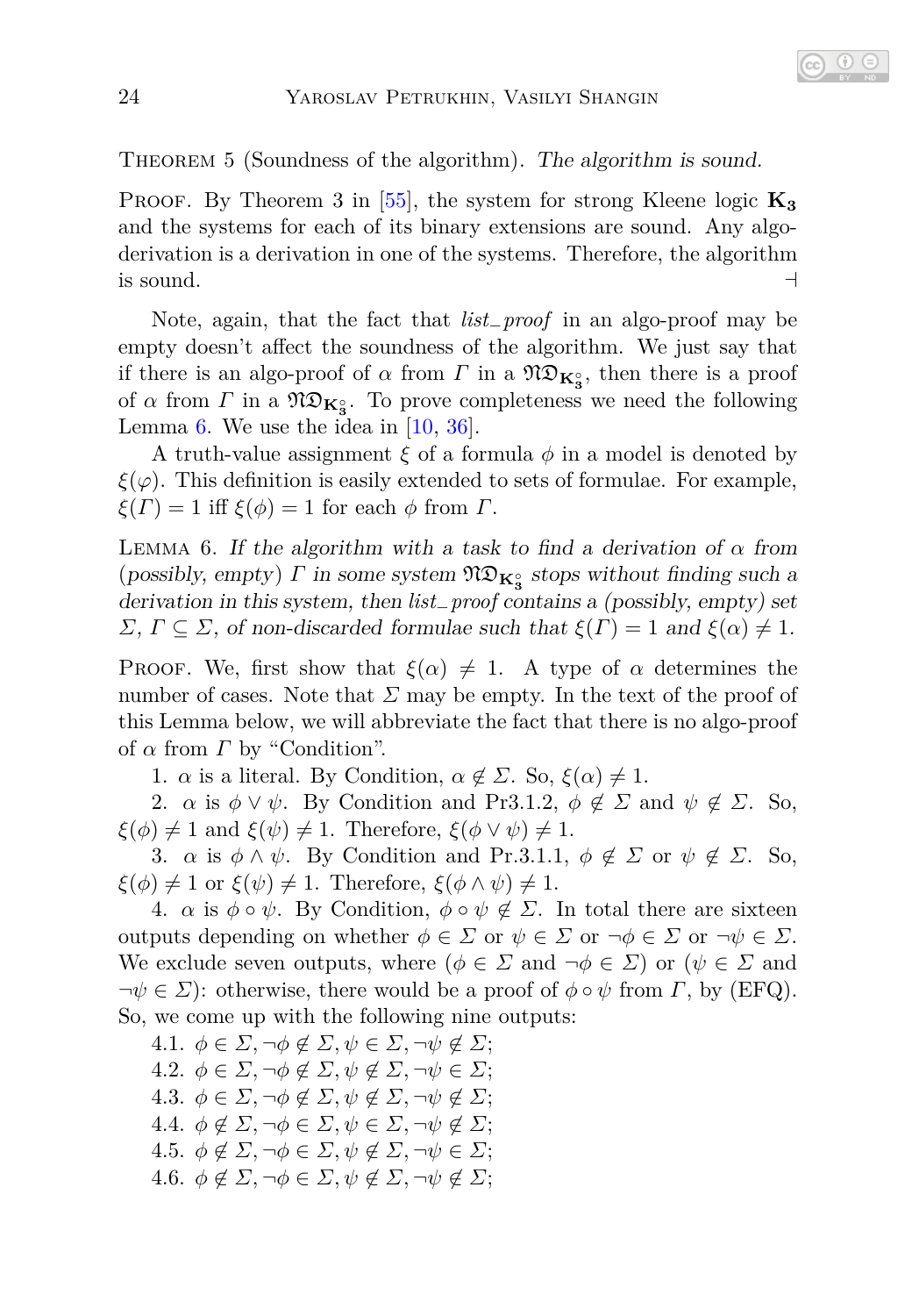$4.7. \phi \notin \Sigma$ ,  $\neg \phi \notin \Sigma$ ,  $\psi \in \Sigma$ ,  $\neg \psi \notin \Sigma$ ; 4.8.  $\phi \notin \Sigma$ ,  $\neg \phi \notin \Sigma$ ,  $\psi \notin \Sigma$ ,  $\neg \psi \in \Sigma$ ; 4.9.  $\phi \notin \Sigma$ ,  $\neg \phi \notin \Sigma$ ,  $\psi \notin \Sigma$ ,  $\neg \psi \notin \Sigma$ .

First, we consider one of the four outputs, where two literals belong to  $\Sigma$ , say, 4.1; the others are similar. Note that we always search for an algo-proof in a particular system.

Suppose the system we are looking for an algo-proof in has  $R<sub>o</sub>(1, 1, 1)$ . By Pr3.1.6.3,  $\phi \wedge \psi \in \Sigma$ , that contradicts Condition that  $\phi \circ \psi \notin \Sigma$ . Therefore,  $R_{\circ}(1,1,1)$  isn't a rule of the system in this output. So, if  $\xi(\phi) = \xi(\psi) = 1$ , then  $\xi(\phi \circ \psi) \neq 1$ .

Second, we consider one of the four outputs, where only one of the literals belongs to  $\Sigma$ , say, 4.3; the others are similar.

Suppose the system we are looking for an algo-proof in has  $R_{\circ}(1, i, 1)$ . By Pr3.1.6.2,  $(\psi \vee \neg \psi) \vee (\phi \circ \psi) \in \Sigma$ . By Pr3.2.1,  $\psi \in \Sigma$  or  $\neg \psi \in \Sigma$  or  $\phi \circ \psi \in \Sigma$ . The latter variant contradicts Condition and the two former ones contradict Condition of output 4.3. Therefore, *R*◦(1*,* i*,* 1) isn't a rule of the system in the case of this output. So, if  $\xi(\phi) = 1$  and  $\xi(\psi) = i$ , then  $\xi(\phi \circ \psi) \neq 1$ .

Third, we consider 4.9, the only output, where no literal belongs to *Σ*.

Suppose the system we are looking for a proof in has  $R_{\circ}(i, i, 1)$ . By Pr3.1.6.1,  $(\phi \vee \neg \phi) \vee (\psi \vee \neg \psi) \vee (\phi \circ \psi) \in \Sigma$ . By Pr3.2.1,  $\phi \in \Sigma$ or  $\neg \phi \in \Sigma$  or  $\psi \in \Sigma$  or  $\neg \psi \in \Sigma$  or  $\phi \circ \psi \in \Sigma$ . The latter variant contradicts Condition while the four former ones contradict Condition of output 4.9. Therefore,  $R_{\circ}(i, i, 1)$  isn't a rule of the system in this output. So, if  $ξ(φ) = ξ(ψ) = i$ , then  $ξ(φ ∘ ψ) ≠ 1$ .

5.  $\alpha$  is  $\neg$ ( $\phi \circ \psi$ ). We treat it analogously to Case 4.

Second, we show that  $\xi(\Sigma) = 1$ , that is, a set  $\Sigma$  is a model set. The number of cases depends on the type of a formula in *Σ*.

Case 0: for any formula  $\phi$ , it is not the case that  $\phi \in \Sigma$  and  $\neg \phi \in \Sigma$ .

Suppose both  $\phi$  and  $\neg \phi$  belong to *Σ*. By Pr2 and Pr4,  $\alpha$  is derived, which contradicts Condition.

Case 1: If  $\neg\neg \phi \in \Sigma$ , then  $\phi \in \Sigma$  and  $\neg \phi \notin \Sigma$ .

If  $\neg\neg\phi \in \Sigma$ , then  $\phi \in \Sigma$ , by Pr1. If  $\neg\phi \in \Sigma$ , then, by Pr2 and Pr4, *α* is derived that contradicts Condition. So, we have  $\phi \in \Sigma$  and  $\neg \phi \notin \Sigma$ . Therefore,  $\xi(\phi) = \xi(\neg\neg\phi) = 1$ .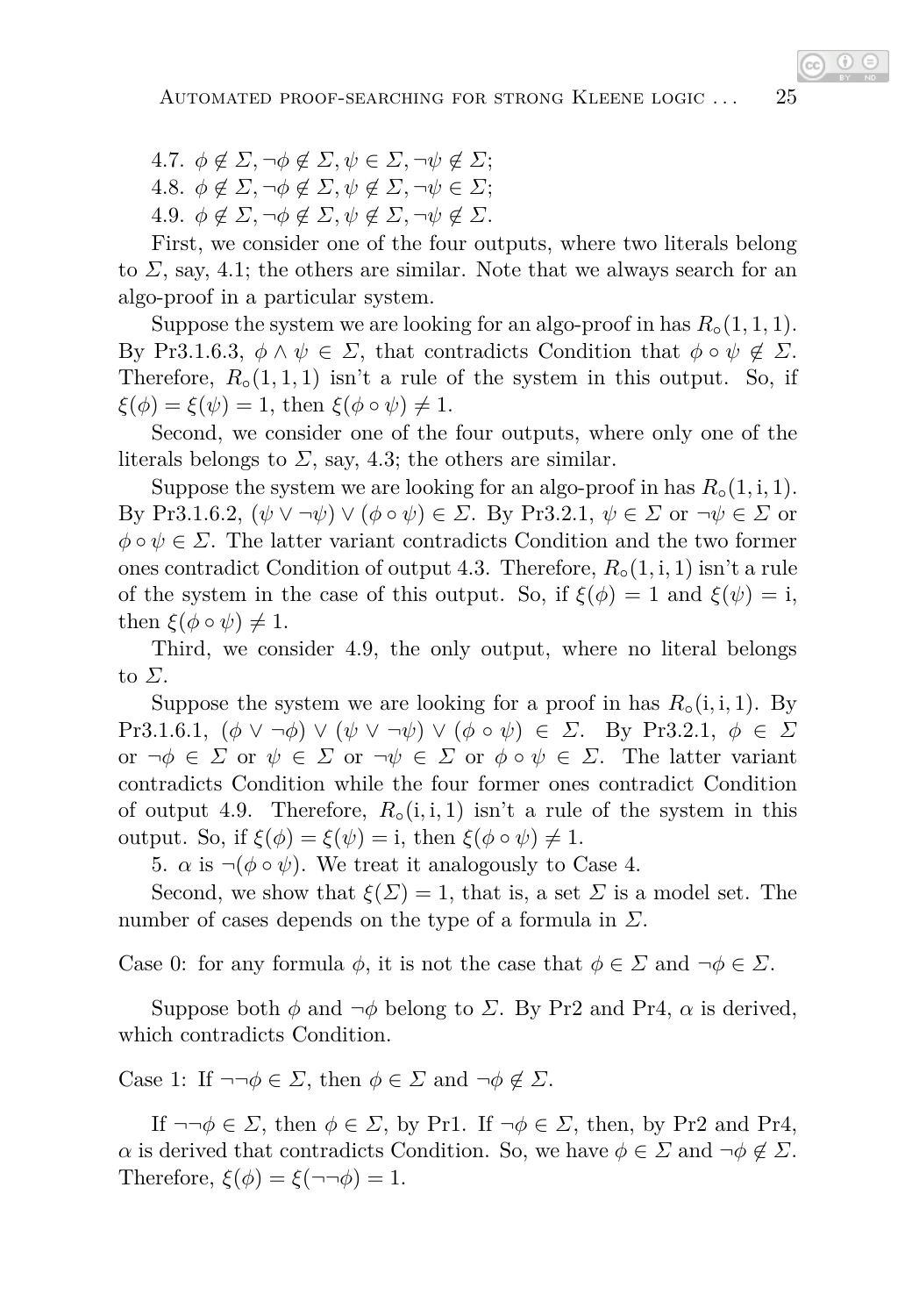Case 2: If  $\phi \land \psi \in \Sigma$ , then  $\phi \in \Sigma$ ,  $\neg \phi \notin \Sigma$ ,  $\psi \in \Sigma$ ,  $\neg \psi \notin \Sigma$ .

If  $\phi \land \psi \in \Sigma$ , then both  $\phi \in \Sigma$  and  $\psi \in \Sigma$ , by Pr1. By Pr2 and Pr4, both  $\neg \phi \notin \Sigma$  and  $\neg \psi \notin \Sigma$ . So, we have  $\phi \in \Sigma$ ,  $\psi \in \Sigma$ ,  $\neg \phi \notin \Sigma$ , and  $\neg \psi \notin \Sigma$ . Therefore,  $\xi(\phi) = \xi(\psi) = \xi(\phi \wedge \psi) = 1$ .

Case 3: If  $\phi \lor \psi \in \Sigma$ , then  $\phi \in \Sigma$  or  $\psi \in \Sigma$ .

If  $\phi \lor \psi \in \Sigma$ , then, by Pr3.2.1,  $\phi \in \Sigma$  or  $\psi \in \Sigma$  or  $\alpha \in \Sigma$ . The latter output contradicts Condition. By Pr2 and Pr4, if  $\phi \in \Sigma$  or  $\psi \in \Sigma$ , then the outputs with the following properties contradict Condition: ( $\phi \in \Sigma$ and  $\neg \phi \in \Sigma$  or  $(\psi \in \Sigma \text{ and } \neg \psi \in \Sigma)$ . So we have five outputs out of the sixteen ones:

3.1  $\phi \in \Sigma$ ,  $\neg \phi \notin \Sigma$ ,  $\psi \in \Sigma$ ,  $\neg \psi \notin \Sigma$ ; 3.2  $\phi \in \Sigma$ ,  $\neg \phi \notin \Sigma$ ,  $\psi \notin \Sigma$ ,  $\neg \psi \in \Sigma$ ; 3.3  $\phi \in \Sigma$ ,  $\neg \phi \notin \Sigma$ ,  $\psi \notin \Sigma$ ,  $\neg \psi \notin \Sigma$ ; 3.4  $\phi \notin \Sigma$ ,  $\neg \phi \notin \Sigma$ ,  $\psi \in \Sigma$ ,  $\neg \psi \notin \Sigma$ ; 3.5  $\phi \notin \Sigma$ ,  $\neg \phi \notin \Sigma$ ,  $\psi \in \Sigma$ ,  $\neg \psi \notin \Sigma$ .

Therefore,  $\xi(\phi) = \xi(\phi \circ \psi) = 1$  or  $\xi(\psi) = \xi(\phi \circ \psi) = 1$ .

Case 4: If  $\phi \circ \psi \in \Sigma$ , then

4.1  $\phi \in \Sigma$ ,  $\neg \phi \notin \Sigma$ ,  $\psi \in \Sigma$ ,  $\neg \psi \notin \Sigma$ ;  $4.2 \phi \in \Sigma$ ,  $\neg \phi \notin \Sigma$ ,  $\psi \notin \Sigma$ ,  $\neg \psi \notin \Sigma$ ;  $4.3 \phi \in \Sigma$ ,  $\neg \phi \notin \Sigma$ ,  $\psi \notin \Sigma$ ,  $\neg \psi \in \Sigma$ ;  $4.4 \phi \notin \Sigma$ ,  $\neg \phi \notin \Sigma$ ,  $\psi \in \Sigma$ ,  $\neg \psi \notin \Sigma$ ;  $4.5 \phi \notin \Sigma$ ,  $\neg \phi \notin \Sigma$ ,  $\psi \notin \Sigma$ ,  $\neg \psi \notin \Sigma$ ;  $4.6 \phi \notin \Sigma$ ,  $\neg \phi \notin \Sigma$ ,  $\psi \notin \Sigma$ ,  $\neg \psi \in \Sigma$ ;  $4.7 \phi \notin \Sigma$ ,  $\neg \phi \in \Sigma$ ,  $\psi \in \Sigma$ ,  $\neg \psi \notin \Sigma$ ;  $4.8 \phi \notin \Sigma$ ,  $\neg \phi \in \Sigma$ ,  $\psi \notin \Sigma$ ,  $\neg \psi \notin \Sigma$ ;  $4.9 \phi \notin \Sigma$ ,  $\neg \phi \in \Sigma$ ,  $\psi \notin \Sigma$ ,  $\neg \psi \in \Sigma$ .

We will use the following notation. By a  $(x, y)$ -*cluster*, where  $x, y \in$ {0, i, 1}, we mean a set of  $\circ$ -rules with  $\xi(\phi) = x$  and  $\xi(\psi) = y$ . For example, the  $(0, 0)$ -cluster is  $\{R_0(0, 0, 0), R_0(0, 0, i), R_0(0, 0, 1)\}$ . Recall that by an *x-rule* we mean an  $\circ$ -rule with  $\xi(\phi \circ \psi) = x$ .  $R_{\circ}(0, 0, i)$  is an example of an i-rule.

We divide subcases into groups and prove this case for an arbitrary cluster from each group depending on the type of a 0-rule in it. Group 1 consists of the (0*,* 0)-cluster, the (0*,* 1)-cluster, the (1*,* 0)-cluster and the  $(1,1)$ -cluster. Group 2 consists of the  $(0,i)$ -cluster, the  $(1,i)$ -cluster, the (i*,* 0)-cluster and the (i*,* 1)-cluster. The (i*,* i)-cluster forms group 3.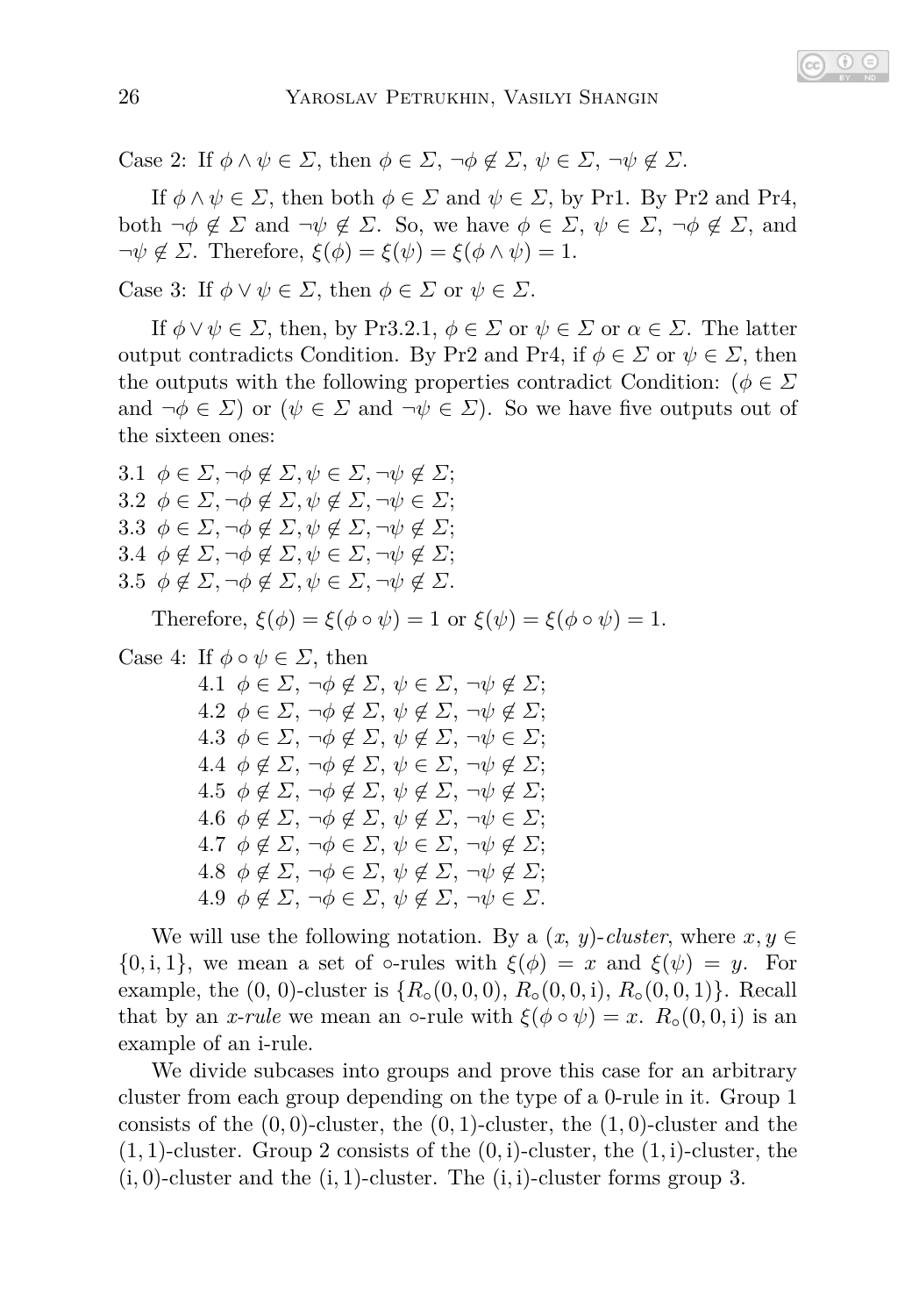We start with group 1 and choose the (0*,* 0)-cluster. The analogous argument holds, if we choose the (0*,* 1)-cluster or the (1*,* 0)-cluster or the (1*,* 1)-cluster.

4.1. A system has  $R_0(0,0,0)$ . The Condition implies  $(4.1.1) \neg \phi \notin \Gamma$ or  $(4.1.2)$   $\neg \psi \notin \Gamma$ . We consider  $(4.1.1)$ . The other one is symmetrical. Given  $\neg \phi \notin \Gamma$ , there are two outputs depending on whether  $\phi \in \Gamma$ . We consider (4.1.1.1), where  $\phi \in \Gamma$ . (4.1.1.2.) is symmetrical.

We have both  $\neg \phi \notin \Gamma$  and  $\phi \in \Gamma$ . Let's consider the  $(1,i)$ -cluster. By correspondence analysis, the system has only one rule from this cluster.

Suppose it has  $R_{\circ}(1, i, 0)$ . Then  $(\psi \lor \neg \psi) \lor \neg (\phi \circ \psi) \in \Sigma$ , by Pr3.1.7.2. By Pr3.2.1, *ψ* ∈ *Σ* or ¬*ψ* ∈ *Σ* or ¬(*φ*◦*ψ*) ∈ *Σ*. ¬(*φ*◦*ψ*) ∈ *Σ* contradicts Condition. We consider first  $\psi \in \Sigma$ . Note that  $\psi \in \Sigma$  implies  $\neg \psi \notin \Sigma$ , by Condition.

In the case  $\phi \circ \psi \in \Sigma$ ,  $\phi \in \Sigma$ ,  $\neg \phi \notin \Sigma$ ,  $\psi \in \Sigma$ ,  $\neg \psi \notin \Sigma$  let's consider the (1*,* 1)-cluster. Again, by correspondence analysis, the system has only one rule from this cluster. The system hasn't  $R_{\text{o}}(1,1,0)$  for  $\phi \in \Sigma$  and  $\psi \in \Sigma$  imply  $\neg(\phi \circ \psi) \in \Sigma$ , by Pr3.1.7.3, that contradicts Condition. The system hasn't  $R_{\circ}(1, 1, i)$ , either, for  $\phi \circ \psi \in \Sigma$  implies  $\phi \wedge \psi \in$ *Σ* and  $(φ ∘ ψ) ∨ ¬(φ ∘ ψ) ∈ Σ$ , by Pr3.2.2.3. Then  $φ ∧ ψ ∈ Γ$  and  $(\phi \circ \psi) \vee \neg (\phi \circ \psi) \in \Sigma$  imply  $\alpha$  that contradicts Condition. Hence, if the system has  $R_{\circ}(0,0,0)$  and  $R_{\circ}(1,i,0)$ , then it follows that it has  $R_{\circ}(1,1,1)$  with  $\phi \in \Sigma$ ,  $\neg \phi \notin \Sigma$ ,  $\psi \in \Sigma$ ,  $\neg \psi \notin \Sigma$ .

Now we consider  $\neg \psi \in \Sigma$ . Note that  $\neg \psi \in \Sigma$  implies  $\psi \notin \Sigma$ , by Condition.

The case of  $\phi \circ \psi \in \Sigma$ ,  $\phi \in \Sigma$ ,  $\neg \phi \notin \Sigma$ ,  $\psi \notin \Sigma$ ,  $\neg \psi \in \Sigma$  is treated analogously to the previous one by considering the  $(1, 0)$ -cluster. We go right to Conclusion that if the system has  $R_0(0,0,0)$  and  $R_0(1,i,i)$ , then it follows that it has  $R_{\circ}(1,0,1)$  with  $\phi \in \Sigma$ ,  $\neg \phi \notin \Sigma$ ,  $\psi \notin \Sigma$ ,  $\neg \psi \in \Sigma$ .

To sum up we show that if the system has  $R<sub>o</sub>(1, i, 0)$ , then it has  $R_{\circ}(1,1,1)$  or  $R_{\circ}(1,0,1)$  with  $\xi(\phi \circ \psi) = 1$ .

Now we suppose the system has  $R_{\circ}(1,i,i)$ . Then  $(\phi \circ \psi) \lor \neg(\phi \circ \psi) \in \Sigma$ , by Pr3.1.2.2 or Pr3.2.2.1. Hence,  $\psi \vee \neg \psi \in \Sigma$ . So,  $\psi \in \Sigma$  or  $\neg \psi \in \Sigma$ , by Pr3.2.1. Both cases are treated above. Now we show if the system has *R*◦(1*,* i*,* i*)*, then it also has  $R$ ◦(1,1,1) or  $R<del></del> (1$ *,* $0$ *,* $1) with  $\xi(\phi \circ \psi) = 1$ .$ 

The last rule in the  $(1,i)$ -cluster we haven't treated so far is  $R_{\circ}(1,i,1)$ . Then  $(\phi \circ \psi) \vee \neg (\phi \circ \psi) \in \Sigma$ . This case is, again, treated above.

To finally sum up case (4.1.1.1), where  $\phi \in \Sigma$ , we show that if the system has  $R_{\circ}(0,0,0)$ , then  $\xi(\phi \circ \psi) = 1$  independently of which rule from the (1*,* i)-cluster the system has.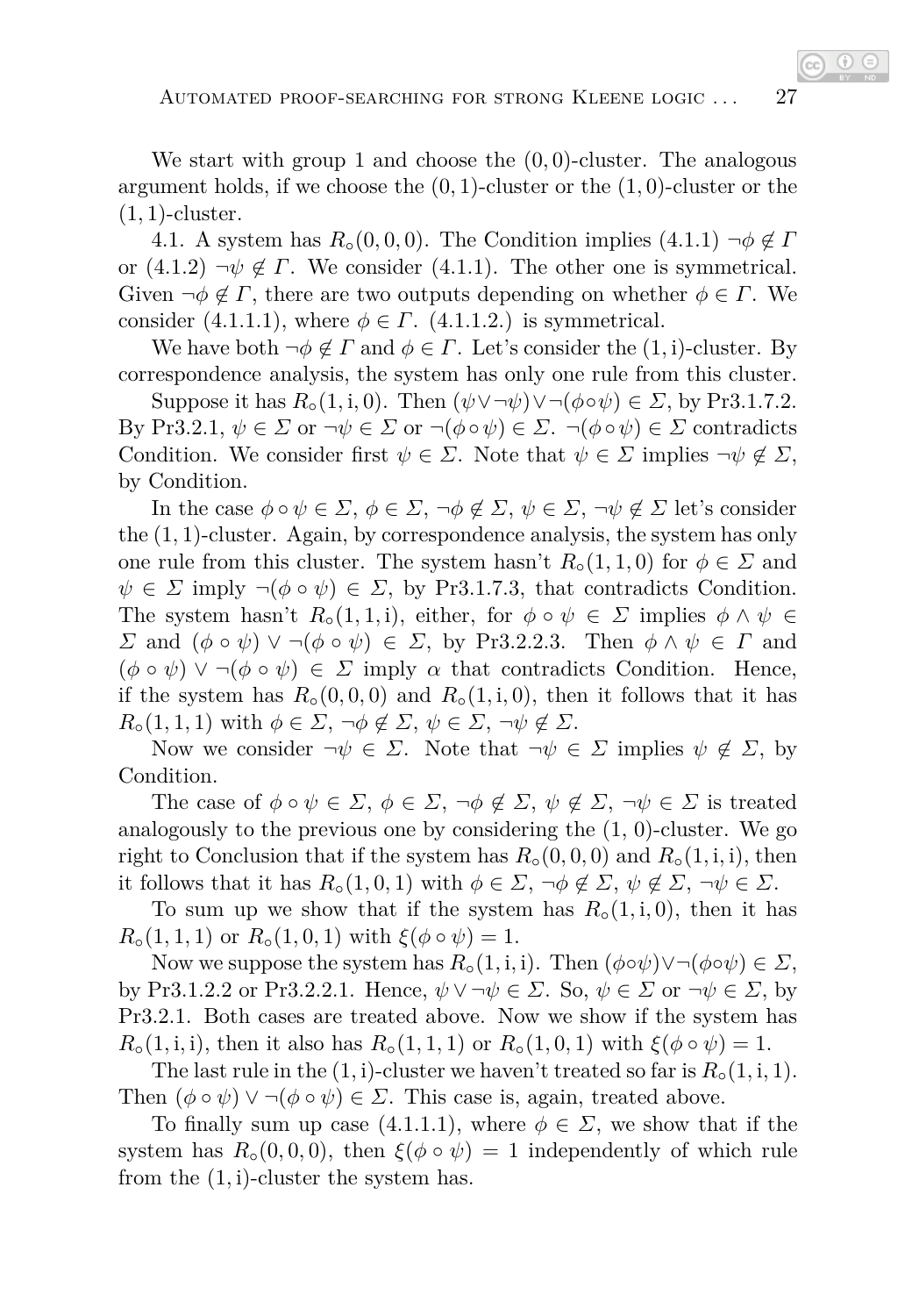Case (4.1.1.2), where  $\phi \notin \Sigma$ , is treated symmetrically. So is case  $(4.1.2)$ , where  $\neg \psi \notin \Sigma$ .

Now we finish considering case  $(4.1)$ , where the system has  $R<sub>o</sub>(0,0,0)$ . 4.2. A system has  $R_0(0,0,1)$ .

 $\phi \circ \psi \in \Sigma$  implies  $(\phi \circ \psi) \vee \neg (\phi \circ \psi) \in \Sigma$ , by Pr3.2.2.3. On the other hand, Condition implies  $(4.2.1)$   $\neg \phi \notin \Gamma$  or  $(4.2.2)$   $\neg \psi \notin \Gamma$ .

Both  $(4.2.1)$  and  $(4.2.2)$  are treated analogously to  $(4.1.1)$  and  $(4.1.2)$ . 4.3. A system has  $R_0(0,0,1)$ . Let's consider the  $(i,i)$ -cluster. By

correspondence analysis, the system has only one rule from this cluster. 4.3.1. The system has  $R_0(i, i, 0)$ . By Pr3.1.7.1,  $(\phi \vee \neg \phi) \vee (\psi \vee \neg \psi) \vee$ 

 $\neg(\phi \circ \psi) \in \Sigma$ . By Pr3.2.1,  $\phi \in \Sigma$  or  $\neg \phi \in \Sigma$  or  $\psi \in \Sigma$  or  $\neg \psi \in \Sigma$  or  $\neg(\phi \circ \psi) \in \Sigma$ . The latter output contradicts Condition.

The output  $\phi \in \Sigma$  is treated above. The remaining ones are treated analogously.

4.3.2. The system has  $R_0(i, i, i)$ . By Pr3.2.2.1,  $(\phi \circ \psi) \lor \neg(\phi \circ \psi) \in \Sigma$ . Hence,  $(\phi \vee \neg \phi) \vee (\psi \vee \neg \psi) \in \Sigma$ . Pr3.2.1,  $\phi \in \Sigma$  or  $\neg \phi \in \Sigma$  or  $\psi \in \Sigma$  or  $\neg \psi \in \Sigma$ . We treat each of them as in (4.3.1).

4.3.3. The system has  $R_{\circ}(i, i, 1)$ . By Pr3.1.6.1,  $(\phi \vee \neg \phi) \vee (\psi \vee \neg \psi) \vee$  $(\phi \circ \psi) \in \Sigma$ . By P3.2,  $\phi \in \Sigma$  or  $\neg \phi \in \Sigma$  or  $\psi \in \Sigma$  or  $\neg \psi \in \Sigma$  or  $\phi \circ \psi \in \Sigma$ . The latter output takes a little bit more detail; the others are treated above.

If  $\phi \circ \psi \in \Sigma$ , then we consider the other eight clusters, depending on the rules of corresponding analysis in the system in question. In this way, we either derive one of the literals  $\phi, \psi$  (i.e.  $\phi \in \Sigma$  or  $\neg \phi \in \Sigma$  or  $\psi \in \Sigma$  or  $\neg \psi \in \Sigma$ ) or we don't derive any of the literals  $\phi, \psi$  (i.e.  $\phi \notin \Sigma$ and  $\neg \phi \notin \Sigma$  and  $\psi \notin \Sigma$  and  $\neg \psi \notin \Sigma$ ).

The outputs  $\phi \in \Sigma$  or  $\neg \phi \in \Sigma$  or  $\psi \in \Sigma$  or  $\neg \psi \in \Sigma$  are treated above. With regard to the output  $\phi \notin \Sigma$  and  $\neg \phi \notin \Sigma$  and  $\psi \notin \Sigma$  and  $\neg \psi \notin \Sigma$ , we have  $\xi(\phi) = \xi(\psi) = i$  and  $\xi(\phi \circ \psi) = 1$ .

Now we finish treating the (0, 0)-cluster, which is a part of group 1. Group 2 and 3 are treated similarly.

Now a proof of Case 4 is complete.

Case 5: if  $\neg(\phi \land \psi) \in \Sigma$ , then  $\neg \phi \lor \neg \psi \in \Sigma$ . Case 6: if  $\neg(\phi \lor \psi) \in \Sigma$ , then  $\neg \phi \land \neg \psi \in \Sigma$ . Case 7: if  $\neg(\phi \circ \psi) \in \Sigma$ , then there are 9 cases as in Case 4.

Proofs of cases 5 and 6 are obvious. The proof of Case 7 is analogous to the proof of Case 4. ⊣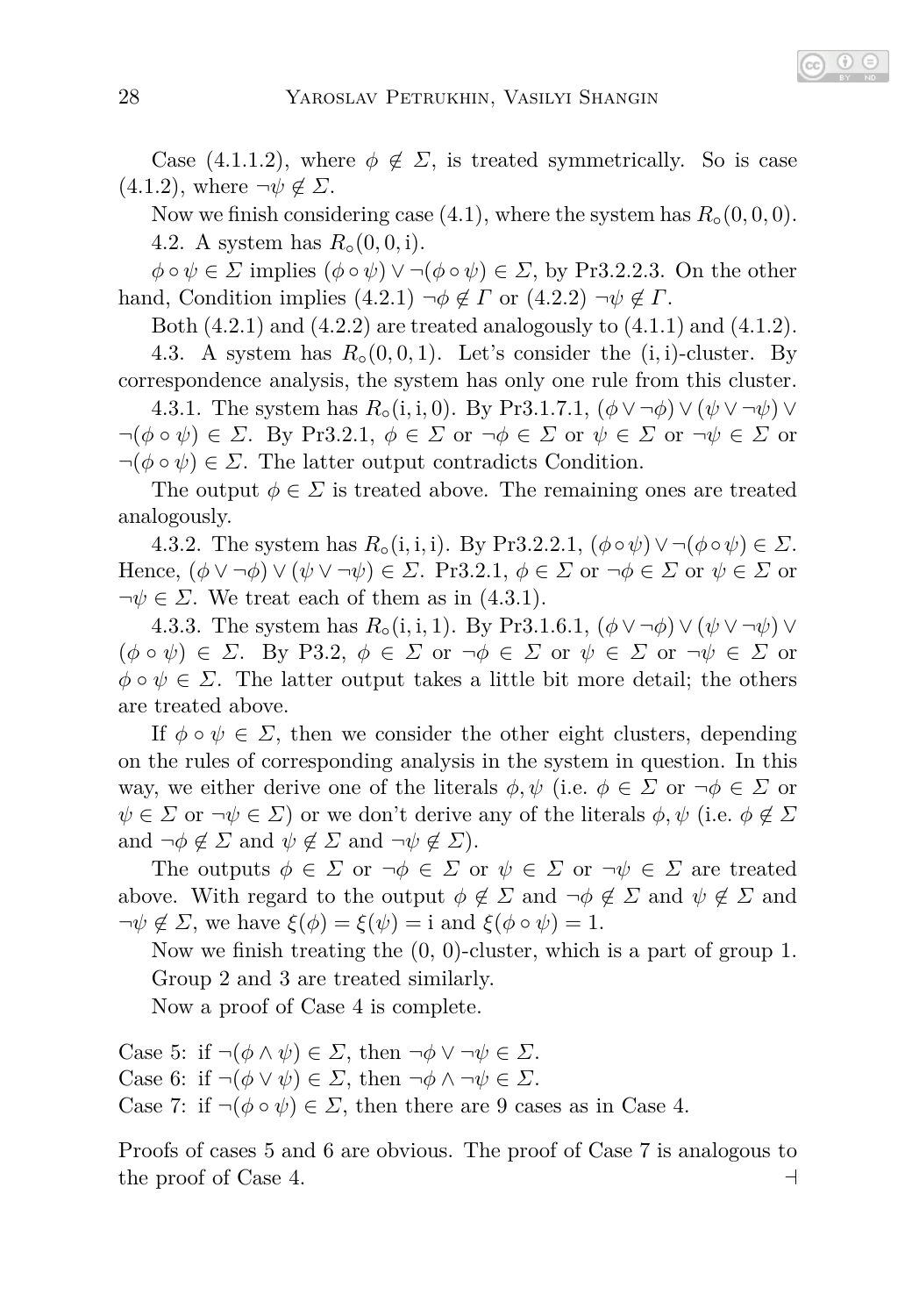The contraposition of Lemma [6](#page-23-0) yields us a proof of the following theorem.

Theorem 7 (Completeness of the algorithm). The algorithm is complete.

#### 6. Related work

We begin by stressing the fact that both analytic tableaux and resolution are out of our scope due to their well-known worst-case complexity. To put it differently, these proof systems have so-called hard examples. In particular, M. D'Agostino [\[12\]](#page-30-2) proves that analytic tableaux has factorial complexity and A. Haken [\[16\]](#page-30-3) proves exponential complexity for resolution. This is the reason we don't discuss provers based upon these proof systems (see, for example,  $[6, 23]$  $[6, 23]$ ).<sup>[19](#page-28-0)</sup>

We, also, note that it's still an open problem whether Hilbert-style calculus, sequent-style calculus with cut, and natural deduction calculus have hard examples. In addition, we avoid an influential paradigm, according to which a proof search is carried out in some proof system and then its result is transformed into natural deduction proofs [\[1\]](#page-29-0).

On the other hand, our extensions of strong Kleene logic are limited to the 3-valued case. Therefore, in the paper we discuss neither some special case with  $n \geq 4$  (for example,  $n = 16$  as in [\[54\]](#page-33-1)), nor the general *n*-valued case as in [\[18\]](#page-31-1). We consider these to be topics for future work

(Automated) proof-searching for (Jaśkowski-Fitch style) natural deduction has been the focus of much fruitful research since the nineties. Without pretending to give a full outline, let's us mention the following provers for classical logic: THINKER by J. Pelletier [\[32\]](#page-32-2), OSCAR by J. Pollock [\[35\]](#page-32-3), ANDP by D. Li [\[27\]](#page-31-2), CMU PT by W. Sieg and J. Byrnes [\[47\]](#page-33-2), and Symlog by F. Portoraro [\[40\]](#page-32-4). Some of them have been extended to non-classical logics and/or are accompanied with metatheoretical arguments (soundness and completeness). We note that none of them deals with the logics to have been studied in this paper and none of them provides a one-go proof-searching account (accompanied with a metatheory) for such a number of logics.

With regard to implementation, we highlight the fact that the general feature of our approach is that we propose a wide open platform for

<span id="page-28-0"></span> $19$  To be sure, it doesn't imply these proof systems aren't in the center of automated deduction. For the details see an influential volume  $[4]$ , where natural deduction is mentioned casually.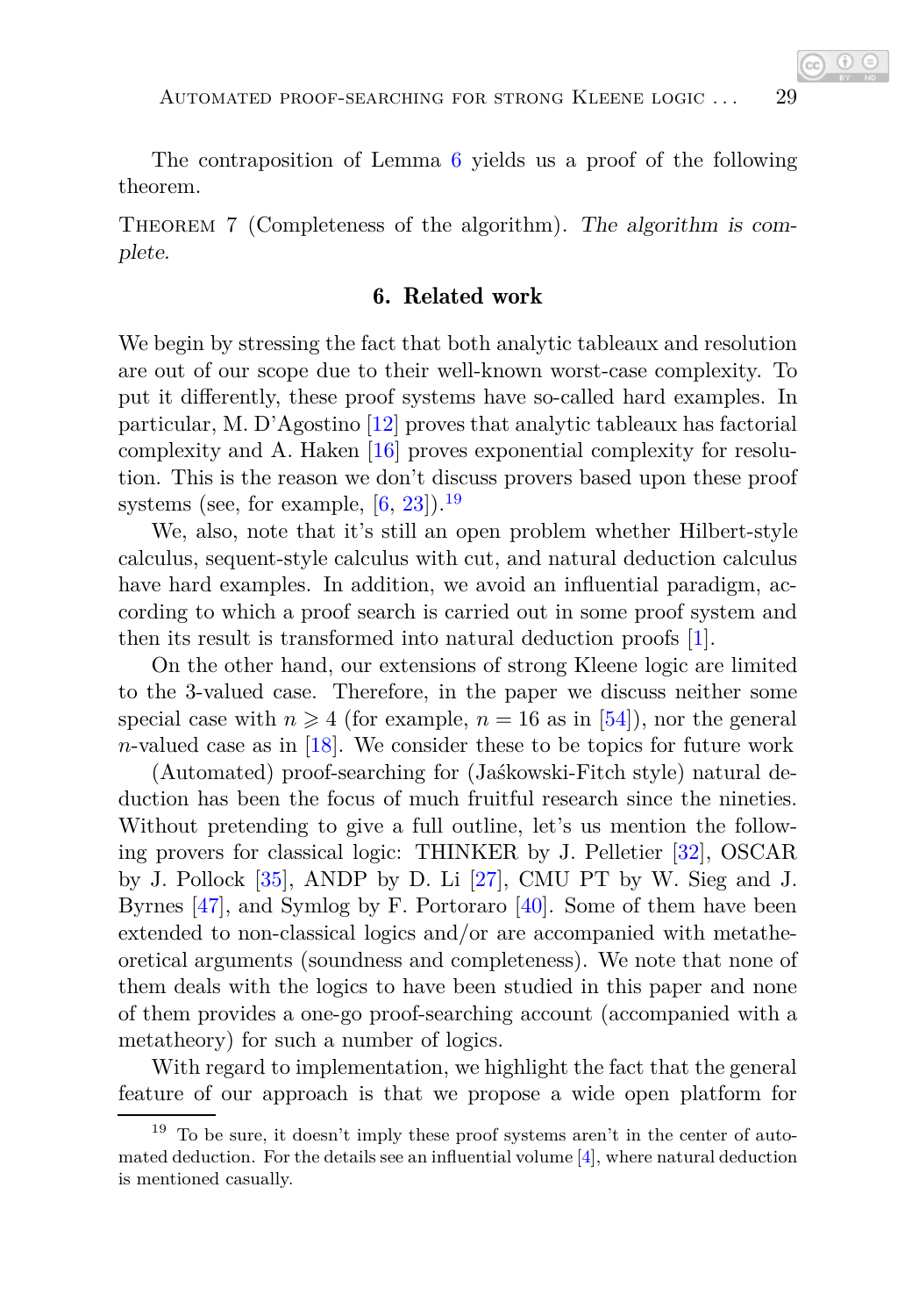possible implementations. It's clear that the proof-searching procedure presented in the paper needs auxiliary and specific subprocedures, if one wants to implement them for a particular logic or logics. Some derivable rules will definitely make proof-searching more effective and easier. So, these new rules will need original proof-searching procedures. With regard to first-order variants, we note that the presented proofsearching procedure has a classical first-order extension [\[7\]](#page-30-5). And we believe both implementation and first-order extensions for the presented logics will be a part of future research.

#### 7. Conclusion

In the paper, we have presented an original finite, sound, and complete proof-searching algorithm for all the natural deduction systems for the binary extensions of strong Kleene logic. We leave for future work the task of providing the similar work for all the unary truth-functional extensions of strong Kleene logic to have been presented by Tamminga [\[55\]](#page-33-0). The study of complexity and proof-searching procedures for the given natural deduction systems are another points of future research.

Acknowledgements. The authors are very greatful to two anonymous referees for their important comments on the previous draft of the paper. Many warmly thanks go to Matthew Carmody, the linguistic editor of *LLP*, who corrected the English.

#### References

- <span id="page-29-0"></span>[1] Andrews, P., "Classical type theory", pages 967–1007 in *Handbook of Automated Reasoning*, Elsevier Science Publishers BV, 2001. DOI: [10.1016/](http://dx.doi.org/10.1016/B978-044450813-3/50017-5) [B978-044450813-3/50017-5](http://dx.doi.org/10.1016/B978-044450813-3/50017-5)
- [2] Asenjo, F. G., "A calculus of antinomies", *Notre Dame Journal of Formal Logic* 7 (1966): 103–105. DOI: [10.1305/ndjfl/1093958482](http://dx.doi.org/10.1305/ndjfl/1093958482)
- [3] Avron, A., "Natural 3-valued logics characterization and proof theory", *The Journal of Symbolic Logic* 61, 1 (1991): 276–294. DOI: [10.2307/](http://dx.doi.org/10.2307/2274919) [2274919](http://dx.doi.org/10.2307/2274919)
- <span id="page-29-1"></span>[4] Baaz, M., C. G. Fermüller, and G. Salzer, "Automated deduction for many-valued logics", *Handbook of Automated Reasoning*, Elsevier Science Publishers BV, 2001.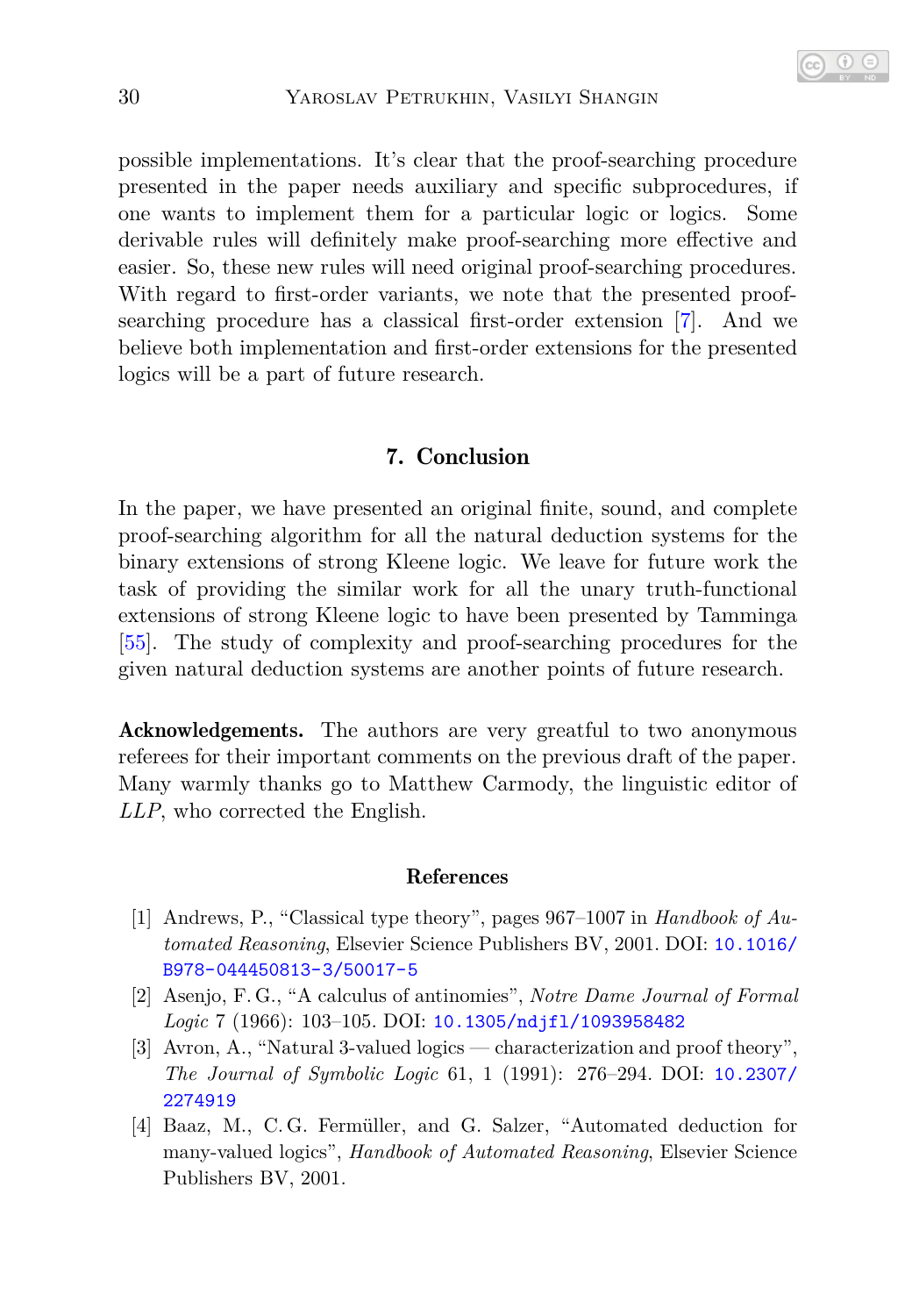- <span id="page-30-4"></span>[5] Batens, D., "Paraconsistent extensional propositional logics", *Logique et Analyse* 23 (90–91) (1980): 195–234.
- [6] Beckert B., Hähnle R., P. Oel, and M. Sulzmann, "The tableau-based theorem prover  ${}_{3}T^{A}P$  Version 4.0", pages 303–307 in M.A. McRobbie, J. K. Slaney (eds.) *Automated Deduction — Cade-13*, CADE 1996, Lecture Notes in Computer Science (Lecture Notes in Artificial Intelligence), 1104, 1996. DOI: [10.1007/3-540-61511-3\\_95](http://dx.doi.org/10.1007/3-540-61511-3_95)
- <span id="page-30-5"></span>[7] Bocharov V. A., A. E. Bolotov, A. E. Gorchakov, and V. O. Shangin, "Automated first order natural deduction", pages 1292–1311 in *Proceedings of the 2nd Indian International Conference on Artificial Intelligence (IICAI-05)*, Puna, India, 2005.
- [8] Bochvar, D. A., "Ob odnom trehznachnom ischislenii i ego primenenii k analizu paradoksov klassicheskogo rasshirennogo funkcional'nogo ischislenija" (in Russian), *Sbornik: Mathematics* 4, 2 (1938): 287–308. English translation: D. A. Bochvar, "On a three-valued logical calculus and its application to the analysis of the paradoxes of the classical extended functional calculus", *History and Philosophy of Logic* 2 (1981): 87–112. DOI: [10.1080/01445348108837023](http://dx.doi.org/10.1080/01445348108837023)
- <span id="page-30-0"></span>[9] Bolotov, A., A. Basukoski, O. Grigoriev, and V. Shangin, "Natural deduction calculus for linear-time temporal logic", *Lecture Notes in Computer Science* 4160 (2006): 56–68. DOI: [10.1007/11853886\\_7](http://dx.doi.org/10.1007/11853886_7)
- <span id="page-30-1"></span>[10] Bolotov, A., and V. Shangin, "Natural deduction system in paraconsistent setting: Proof search for PCont", *Journal of Intelligent Systems* 21 (2012): 1–24. DOI: [10.1515/jisys-2011-0021](http://dx.doi.org/10.1515/jisys-2011-0021)
- <span id="page-30-2"></span>[11] Copi, I. M., C. Cohen, and K. McMahon, *Introduction to Logic*, Fourteenth Edition, Routledge, New York, 2011.
- [12] D'Agostino, M., "Are tableaux an improvement on truth-tables? Cutfree proofs and bivalence", *Journal of Logic, Language and Information* 1 (1992): 235–252. DOI: [10.1007/BF00156916](http://dx.doi.org/10.1007/BF00156916)
- [13] Fitting, M. *First-Order Logic and Automated Theorem Proving*, Springer-Verlag, New York, 1996. DOI: [10.1007/978-1-4684-0357-2](http://dx.doi.org/10.1007/978-1-4684-0357-2)
- [14] Gabbay, D. M., "What is a logical system?", pages 179–216 in D. M. Gabbay (ed.), *What Is a Logical System?*, Clarendon Press, Oxford.
- [15] Gödel, K., "Zum intuitionistischen Aussgenkalkül", *Anzeiger der Akademie der Wissenschaften in Wien*, 69 (1932): 65–66. English translation: "On the intuitionistic propositional calculus", pages 300–301 in K. Gödel, *Collected Works*, Vol. 1., New York, 1986.
- <span id="page-30-3"></span>[16] Haken, A., "The intractability of resolution", *Theoretical Computer Science* 39 (1985): 297–308. DOI: [10.1016/0304-3975\(85\)90144-6](http://dx.doi.org/10.1016/0304-3975(85)90144-6)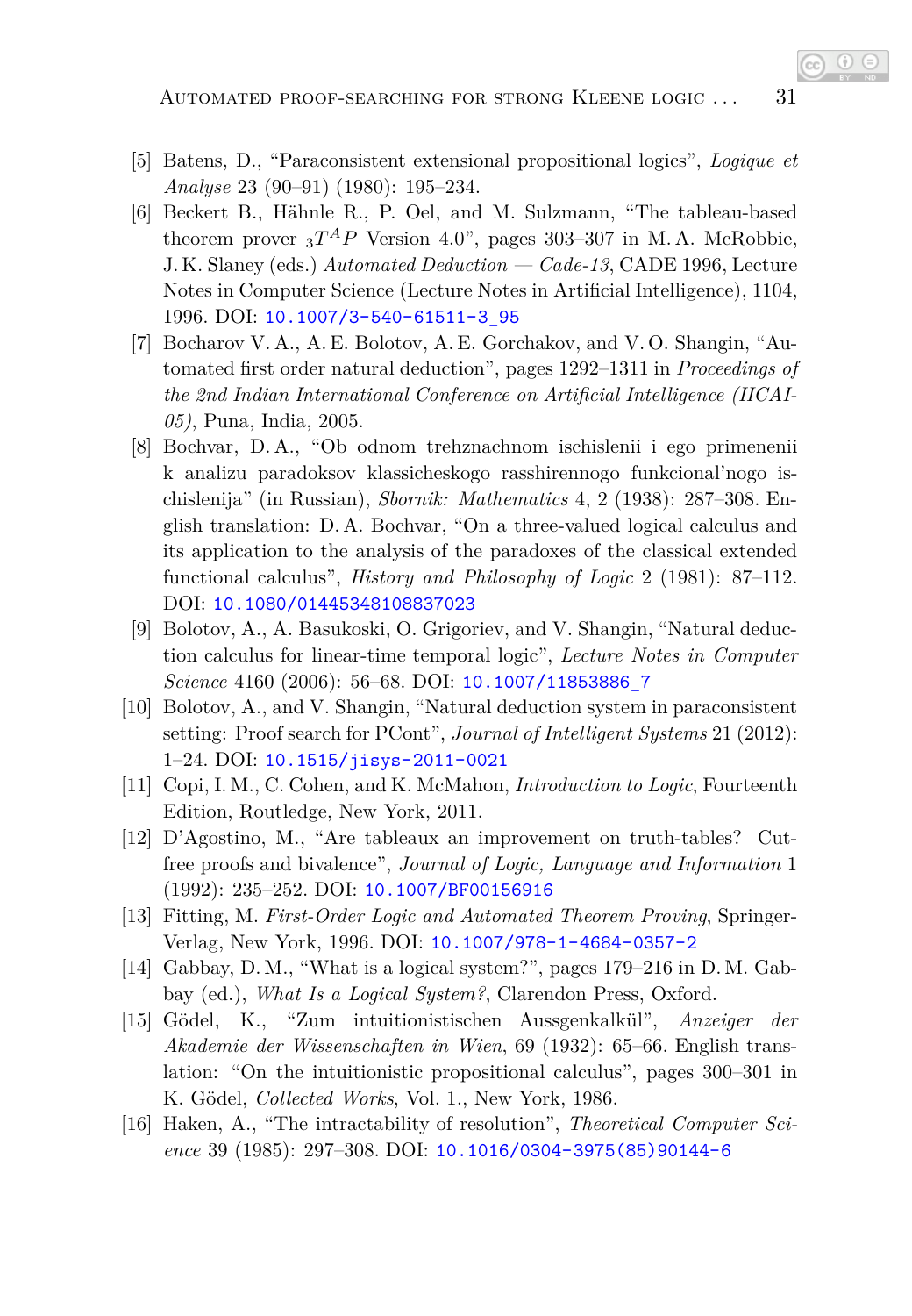- [17] Hazen, A., and F. J. Pelletier, "Gentzen and Jaśkowski natural deduction: Fundamentally similar but importantly different", *Studia Logica* 102 (2014): 1103–1142. DOI: [10.1007/s11225-014-9564-1](http://dx.doi.org/10.1007/s11225-014-9564-1)
- <span id="page-31-1"></span>[18] Hähnle, R., "Automated theorem proving in multiple-valued logics", *Proc. ISMIS*, vol. 93, 1993.
- [19] Heyting, A., "Die Formalen Regeln der intuitionistischen Logik. Sitzungsberichte der Preussischen Academie der Wissenschaften zu Berlin", Berlin, 1930: 42-46. English translation: "The formal rules of intuitionistic logic", pages 311-328 in P. Mancosu (ed.), *From Brouwer to Hilbert. The Debate on the Foundations of Mathematics in the 1920s*, Oxford, 1998.
- [20] Indrzejczak A., "Introduction", *Studia Logica* 102 (2014): 1091–1094. DOI: [10.1007/s11225-014-9560-5](http://dx.doi.org/10.1007/s11225-014-9560-5)
- [21] Jaśkowski, S., "Recherches sur le système de la logique intuitioniste", *Actes du Congrès International de Philosophie Scientifique* 6 (1936): 58– 61. English translation: "Investigations into the system of intuitionistic logic", *Studia Logica* 34, 2 (1975): 117–120.
- [22] Karpenko, A., and N. Tomova, "Bochvar's three-valued logic and literal paralogics: Their lattice and functional equivalence", *Logic and Logical Philosophy* 26 (2017): 207–235. DOI: [10.12775/LLP.2016.029](http://dx.doi.org/10.12775/LLP.2016.029)
- <span id="page-31-0"></span>[23] Kerber M., and M. Kohlhase, "A mechanization of strong Kleene logic for partial functions", pages 371–385 in A. Bundy (ed.), *Automated Deduction – CADE-12. CADE 1994*, Lecture Notes in Computer Science (Lecture Notes in Artificial Intelligence), 814, 1994. DOI: [10.1007/3-540-58156-](http://dx.doi.org/10.1007/3-540-58156-1_26) [1\\_26](http://dx.doi.org/10.1007/3-540-58156-1_26)
- [24] Kleene, S. C., *Introduction to Metamathematics*, D. Van Nostrand Company, Inc., New York, Toronto. 1952.
- [25] Kleene, S. C., "On a notation for ordinal numbers", *The Journal of Symbolic Logic* 3 (1938): 150–155. DOI: [10.2307/2267778](http://dx.doi.org/10.2307/2267778)
- [26] Kooi, B., and A. Tamminga, "Completeness via correspondence for extensions of the logic of paradox", *The Review of Symbolic Logic* 5 (2012): 720–730. DOI: [10.1017/S1755020312000196](http://dx.doi.org/10.1017/S1755020312000196)
- <span id="page-31-2"></span>[27] Li, D., "Unification algorithms for eliminating and introducing quantifiers in natural deduction automated theorem proving", *Journal of Automated Reasoning* 18 (1997): 105–134. DOI: [10.1023/A:1005749401809](http://dx.doi.org/10.1023/A:1005749401809)
- [28] Łukasiewicz, J., "O logice trójwartościowej", *Ruch Filozoficzny* 5 (1920): 170–171. English translation: "On three-valued logic", pages 87-88 in L. Borkowski (ed.), *Jan Łukasiewicz: Selected Works*, Amsterdam, North-Holland Publishing Company, 1997.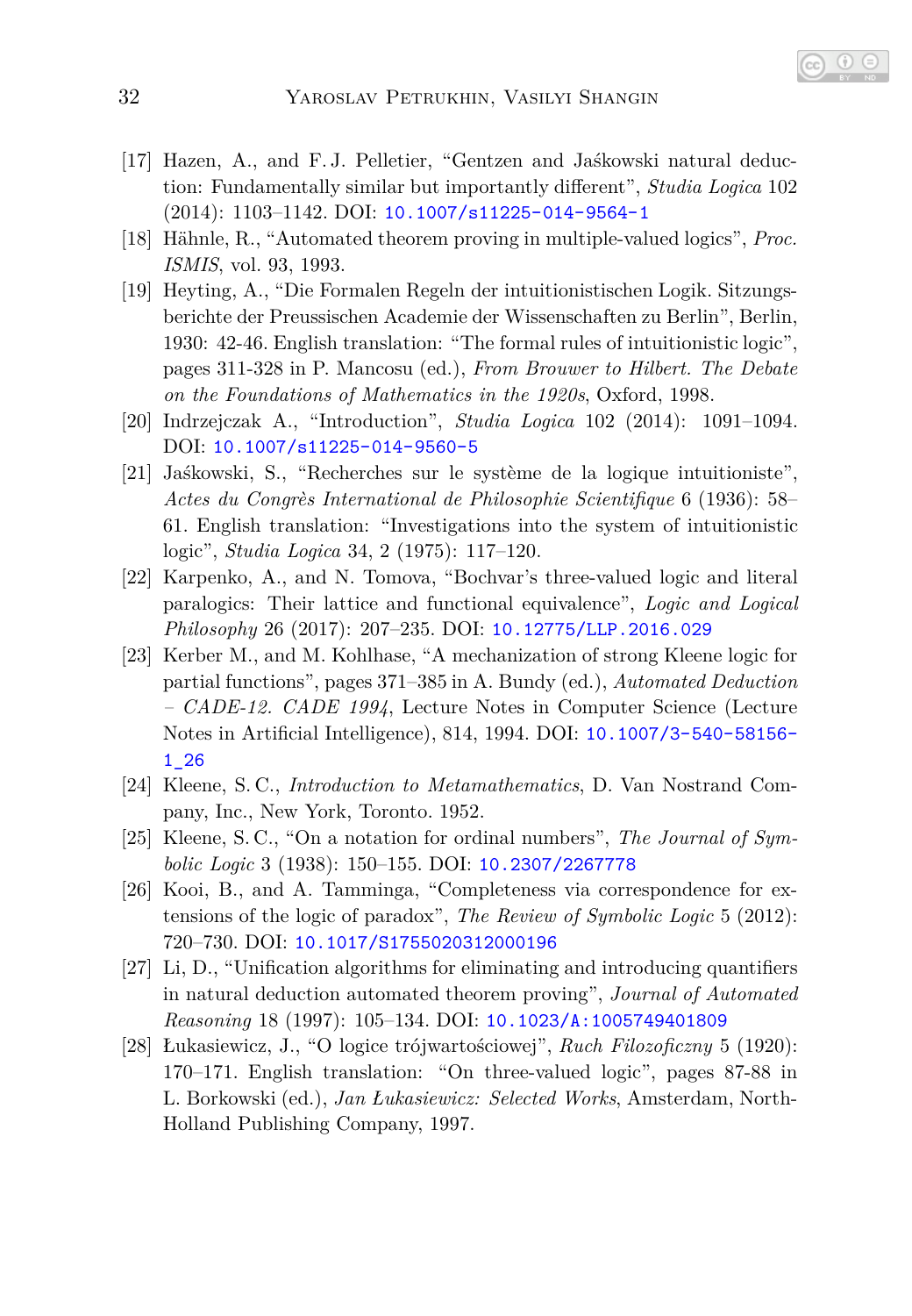- [29] Marcos, J., "On a problem of da Costa", pages 53–69 in *Essays of the Foundations of Mathematics and Logic*, Polimetrica International Scientific Publisher, Monza, Italy, 2005.
- [30] McKinsey, J. C. C., "On the generation of the functions *Cpq* and *N<sup>p</sup>* of Łukasiewicz and Tarski by means of the single binary operation", *Bulletin of the American Mathematical Society* 42 (1936): 849–851. DOI: [10.1090/](http://dx.doi.org/10.1090/S0002-9904-1936-06440-2) [S0002-9904-1936-06440-2](http://dx.doi.org/10.1090/S0002-9904-1936-06440-2)
- [31] Monteiro, A. "Construction des algèbres de Łukasiewicz trivalentes dans les algèbres de Boole monadiques. I", *Mathematica Japonica* 12 (1967): 1–23.
- <span id="page-32-2"></span>[32] Pelletier, F. J., "Automated natural deduction in Thinker", *Studia Logica* 60 (1998): 3–43. DOI: [10.1023/A:1005035316026](http://dx.doi.org/10.1023/A:1005035316026)
- [33] Petrukhin, Y. I., "Correspondence analysis for first degree entailment", *Logical Investigations* 22, 1 (2016): 108–124.
- [34] Petrukhin, Y. I., "Natural deduction system for three-valued Heyting's logic", *Moscow University Mathematics Bulletin* 72, 3 (2017): 63–66. DOI: [10.3103/S002713221703007X](http://dx.doi.org/10.3103/S002713221703007X)
- <span id="page-32-3"></span>[35] Pollock, J., "Natural deduction", an unpublished manuscript is available at [http://johnpollock.us/ftp/OSCAR-web-page/PAPERS/](http://johnpollock.us/ftp/OSCAR-web-page/PAPERS/ Natural-Deduction.pdf) [Natural-Deduction.pdf](http://johnpollock.us/ftp/OSCAR-web-page/PAPERS/ Natural-Deduction.pdf)
- <span id="page-32-1"></span>[36] Petrukhin, Y., and V. Shangin, "Automated correspondence analysis for the binary extensions of the logic of paradox", *The Review of Symbolic Logic* 10, 4 (2017): 756–781. DOI: [10.1017/S1755020317000156](http://dx.doi.org/10.1017/S1755020317000156)
- [37] Petrukhin, Y., and V. Shangin, "Natural three-valued logics characterised by natural deduction", *Logique et Analyse*, accepted.
- [38] Popov, V. M., "Between the logic Par and the set of all formulae" (in Russian), pages 93–95 in *The Proceeding of the 6*th *Smirnov Readings in logic*, Contemporary notebooks, Moscow, 2009. [http://smirnovreadings.ru/](http://smirnovreadings.ru /en/archive/7/) [en/archive/7/](http://smirnovreadings.ru /en/archive/7/)
- [39] Popov, V. M., "On a three-valued paracomplete logic" (in Russian), *Logical Investigations* 9 (2002): 175–178. [https://iphras.ru/uplfile/](https://iphras.ru/uplfile/logic/log09/LI9_Popov.pdf) [logic/log09/LI9\\_Popov.pdf](https://iphras.ru/uplfile/logic/log09/LI9_Popov.pdf)
- <span id="page-32-4"></span>[40] Portoraro, F. "Symlog automated advice in Fitch-style proof construction", pages 802–806 in A. Bundy (ed.) *Automated Deduction — CADE-12. CADE 1994*, Lecture Notes in Computer Science (Lecture Notes in Artificial Intelligence), 814, 1994. DOI: [10.1007/3-540-58156-1\\_64](http://dx.doi.org/10.1007/3-540-58156-1_64)
- <span id="page-32-0"></span>[41] Priest, G., "Paraconsistent logic", in M. Gabbay and F. Guenthner (eds.), *Handbook of Philosophical Logic*, vol. 6, Second Edition, Dordrecht, Kluwer, 2002. DOI: [10.1007/978-94-017-0460-1\\_4](http://dx.doi.org/10.1007/978-94-017-0460-1_4)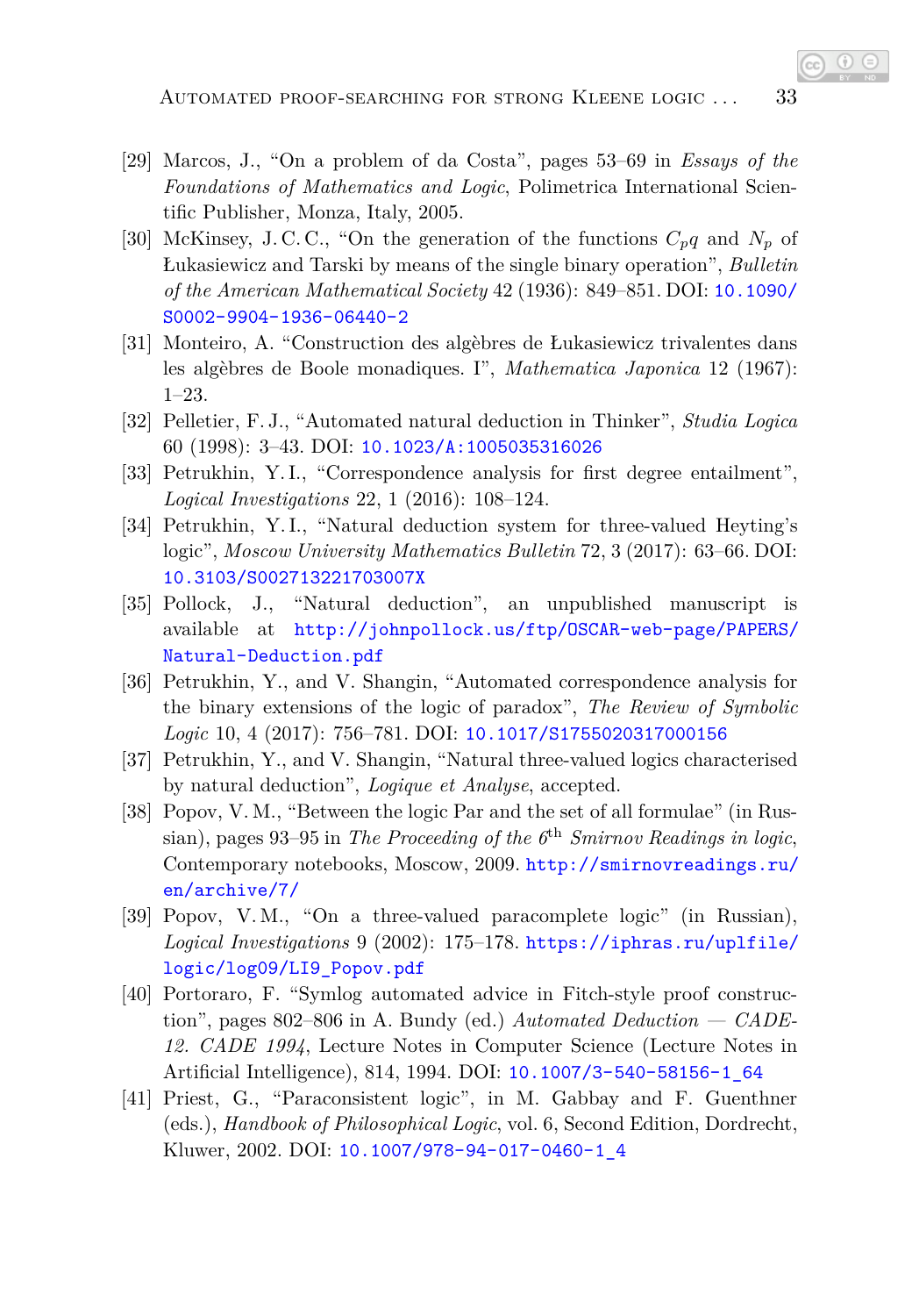- [42] Priest, G., "The logic of paradox", *Journal of Philosophical Logic* 8 (1979): 219–241. DOI: [10.1007/BF00258428](http://dx.doi.org/10.1007/BF00258428)
- [43] Rescher, N., *Many-Valued Logic*, New York, McGraw Hill, 1969.
- [44] Sahlqvist, H., "Completeness and correspondence in the first and second order semantics for modal logic", pages 110–143 in S. Kanger (ed.), *Proceeding of the Third Scandinavian Logic Symposium*, Amsterdam, North-Holland Publishing Company, 1975.
- [45] Sette, A. M., "On propositional calculus P1", *Mathematica Japonica* 18 (1973): 173–180.
- <span id="page-33-2"></span>[46] Sette, A. M., and W. A. Carnielli, "Maximal weakly-intuitionistic logics", *Studia Logica* 55 (1995): 181–203. DOI: [10.1007/BF01053037](http://dx.doi.org/10.1007/BF01053037)
- [47] Sieg, W. and J. Byrnes, "Normal natural deduction proofs (in classical logic)", *Studia Logica* 60 (1998): 67–106. DOI: [10.1023/A:](http://dx.doi.org/10.1023/A:1005091418752) [1005091418752](http://dx.doi.org/10.1023/A:1005091418752)
- [48] Shangin, V. O., "A precise definition of an inference (by the example of natural deduction systems for logics  $I_{\langle \alpha,\beta \rangle}$ ", *Logical Investigations* 23, 1 (2017): 83–104. DOI: [10.21146/2074-1472-2017-23-1-83-104](http://dx.doi.org/10.21146/2074-1472-2017-23-1-83-104)
- [49] Shestakov, V. I., "Modelling operations of propositional calculus through the relay contact circuit" (in Russian), in E. Y. Kolman, G. N. Povarov, P. V. Tavanets, and S. A. Yanovskaya (eds.), *Logical investigations*, 1959.
- [50] Shestakov, V. I., "On the relationship between certain threevalued logical calculi" (in Russian), *Uspekhi Mat. Nauk* 19, 2, 116 (1964): 177–181 (available at [http://www.mathnet.ru/links/](http://www.mathnet.ru/links/573d2c9a26538eb817452537a0e26733/rm6197.pdf) [573d2c9a26538eb817452537a0e26733/rm6197.pdf](http://www.mathnet.ru/links/573d2c9a26538eb817452537a0e26733/rm6197.pdf)).
- [51] Shestakov, V. I., "On one fragment of D. A. Bochvar's calculus" (in Russian), *Information Issues of Semiotics, Linguistics and Automatic Translation* VINITI, 1 (1971): 102–115.
- [52] Sieg, W., and F. Pfenning, "Note by the guest editors", *Studia Logica* 60 (1998): 1. DOI: [10.1023/A:1005065031956](http://dx.doi.org/10.1023/A:1005065031956)
- [53] Słupecki J., G. Bryll, and T. Prucnal, "Some remarks on the three-valued logic of J. Łukasiewicz", *Studia Logica* 21 (1967): 45–70. DOI: [10.1007/](http://dx.doi.org/10.1007/BF02123418) [BF02123418](http://dx.doi.org/10.1007/BF02123418)
- <span id="page-33-1"></span>[54] Steen, A., and C. Benzmüller., "Sweet SIXTEEN: Automation via embedding into classical higher-order logic", *Logic and Logical Philosophy* 25, 4 (2016): 535–554. DOI: [10.12775/LLP.2016.021](http://dx.doi.org/10.12775/LLP.2016.021)
- <span id="page-33-0"></span>[55] Tamminga, A., "Correspondence analysis for strong three-valued logic", *Logical Investigations* 20 (2014): 255–268.
- [56] Tomova, N. E., "A lattice of implicative extensions of regular Kleene's logics", *Report on Mathematical Logic* 47 (2012): 173–182. DOI: [10.4467/](http://dx.doi.org/10.4467/20842589RM.12.008.0689) [20842589RM.12.008.0689](http://dx.doi.org/10.4467/20842589RM.12.008.0689)